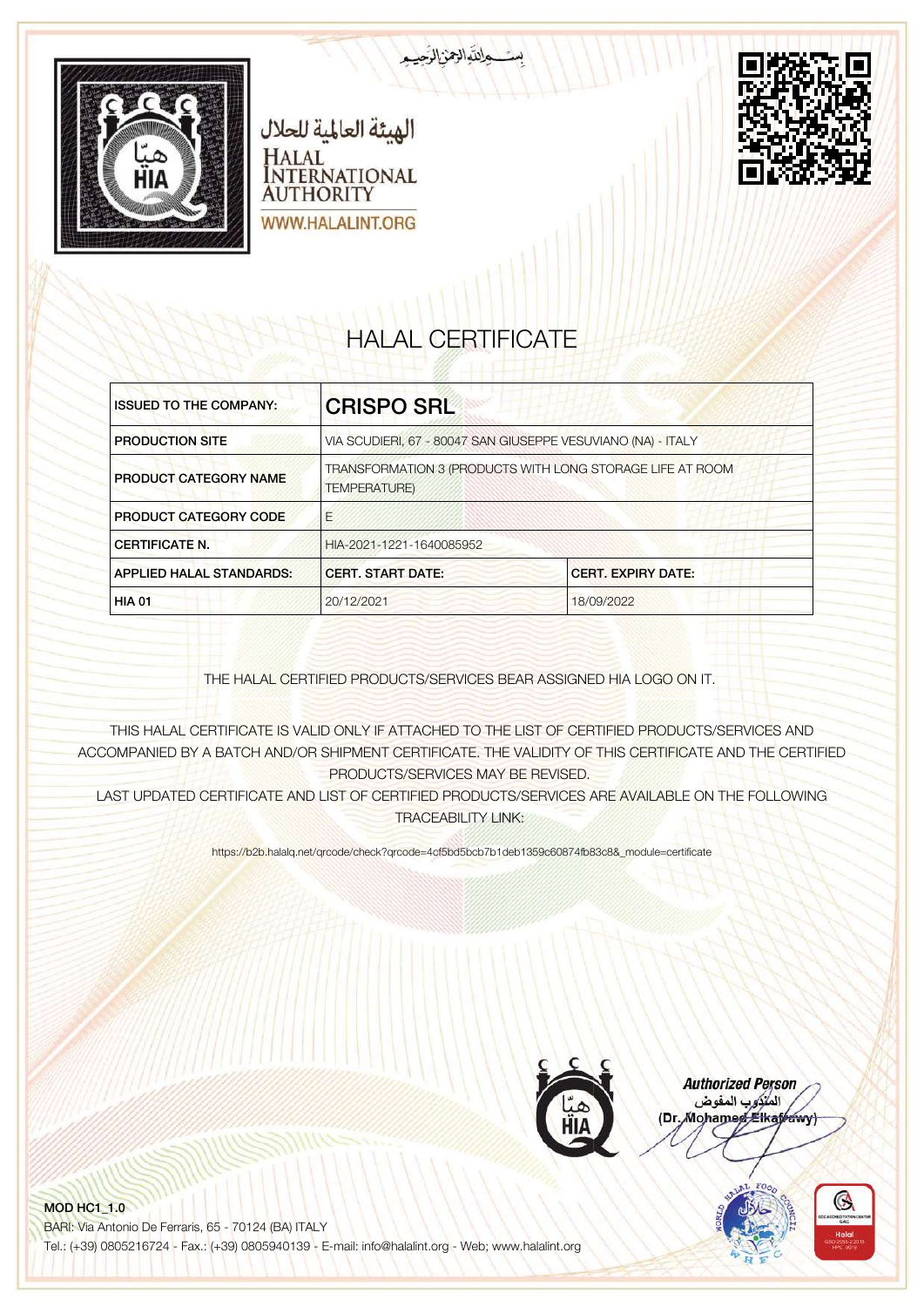| пін                           | الهيئة العالمية للحلال<br>HALAL<br><b>INTERNATIONAL</b><br><b>AUTHORITY</b> | بست والتواليمن الرحيم    |  |
|-------------------------------|-----------------------------------------------------------------------------|--------------------------|--|
| <b>CERTIFICATE N.</b>         | <b>WWW.HALALINT.ORG</b>                                                     | HIA-2021-1221-1640085952 |  |
| <b>ISSUED TO THE COMPANY:</b> | The Warranty of the American control of the                                 | <b>PRODUCTION SITE</b>   |  |

CRISPO SRL

PRODUCTION SITE

VIA SCUDIERI, 67 - 80047 SAN GIUSEPPE VESUVIANO (NA) - ITALY

# CERTIFIED PRODUCTS/SERVICES

| <b>PRODUCT SUBCATEGORY CODE:</b> E<br><b>PRODUCT SUBCATEGORY NAME: CONFETTI</b> |                     |                                                                          |                                    |               |
|---------------------------------------------------------------------------------|---------------------|--------------------------------------------------------------------------|------------------------------------|---------------|
| <b>NR</b>                                                                       | <b>PRODUCT CODE</b> | <b>PRODUCT NAME</b>                                                      | <b>PRODUCT</b><br><b>PACKAGING</b> | <b>BRAND</b>  |
|                                                                                 | HIA-ITA-00331-001   | PRALINE (LATTE - NOCCIOLA - CAFFE' - LIMONE<br>- COCCO - RICOTTA E PERA) | <b>VARIOUS</b>                     | <b>CRISPO</b> |
| $\overline{2}$                                                                  | HIA-ITA-00331-002   | PRALINESSE (LATTE - NOCCIOLA - CAFFE')                                   | <b>VARIOUS</b>                     | <b>CRISPO</b> |
| 3                                                                               | HIA-ITA-00331-056   | CIOCO FANTASY (CIOCCOLATO LATTE E<br><b>FONDENTE)</b>                    | <b>VARIOUS</b>                     | <b>CRISPO</b> |
| $\overline{4}$                                                                  | HIA-ITA-00331-057   | GIANDUIOTTI (CIOCCOLATO LATTE E FONDENTE)                                | <b>VARIOUS</b>                     | <b>CRISPO</b> |
| $\overline{5}$                                                                  | HIA-ITA-00331-058   | <b>OVETTI CREMA ALLA NOCCIOLA</b>                                        | <b>VARIOUS</b>                     | <b>CRISPO</b> |
| 6                                                                               | HIA-ITA-00331-059   | <b>OVETTI CREMA AL LATTE</b>                                             | <b>VARIOUS</b>                     | <b>CRISPO</b> |
|                                                                                 | HIA-ITA-00331-060   | <b>OVETTI CREMA CACAO</b>                                                | <b>VARIOUS</b>                     | <b>CRISPO</b> |
| 8                                                                               | HIA-ITA-00331-061   | OVETTI CREMA ALLA NOCCIOLA E CEREALI                                     | <b>VARIOUS</b>                     | <b>CRISPO</b> |
| 9                                                                               | HIA-ITA-00331-062   | OVETTI CREMA AL LATTE E CEREALI                                          | <b>VARIOUS</b>                     | <b>CRISPO</b> |

| <b>APPLIED HALAL STANDARDS:</b> | <b>CERT, START DATE:</b> | <b>CERT, EXPIRY DATE:</b> |
|---------------------------------|--------------------------|---------------------------|
| <b>HIA 01</b>                   | 20/12/2021               | 18/09/2022                |



**Authorized Person** namonica<br>المنزوب المفوض<br>(Dr. Mohamed Elkafrawy)



#### MOD HC1\_1.0

BARI: Via Antonio De Ferraris, 65 - 70124 (BA) ITALY

Tel.: (+39) 0805216724 - Fax.: (+39) 0805940139 - E-mail: info@halalint.org - Web; www.halalint.org

Pag. 1/4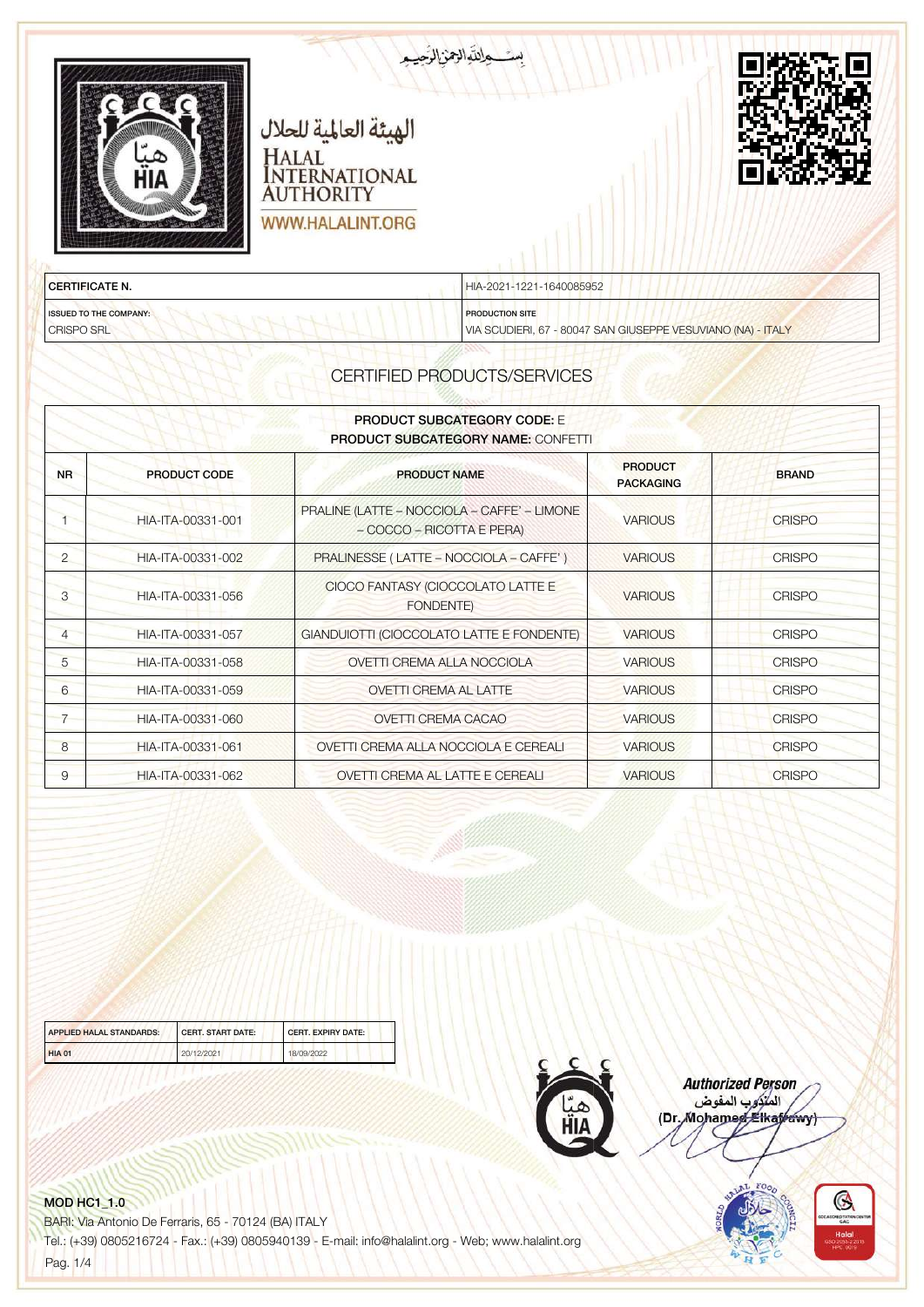| пін                   | بست والتواليمن الرحيب<br>الهيئة العالمية للحلال<br>HALAL<br>INTERNATIONAL<br><b>AUTHORITY</b><br><b>WWW.HALALINT.ORG</b> |  |
|-----------------------|--------------------------------------------------------------------------------------------------------------------------|--|
| <b>CERTIFICATE N.</b> | HIA-2021-1221-1640085952                                                                                                 |  |

ISSUED TO THE COMPANY: CRISPO SRL

PRODUCTION SITE

VIA SCUDIERI, 67 - 80047 SAN GIUSEPPE VESUVIANO (NA) - ITALY

# CERTIFIED PRODUCTS/SERVICES

| <b>PRODUCT SUBCATEGORY CODE: E</b><br><b>PRODUCT SUBCATEGORY NAME: CHOCOLATE</b> |                     |                                                                 |                                    |               |
|----------------------------------------------------------------------------------|---------------------|-----------------------------------------------------------------|------------------------------------|---------------|
| <b>NR</b>                                                                        | <b>PRODUCT CODE</b> | <b>PRODUCT NAME</b>                                             | <b>PRODUCT</b><br><b>PACKAGING</b> | <b>BRAND</b>  |
| 10                                                                               | HIA-ITA-00331-063   | ANIME DI CIOCCOLATO FONDENTE FORMATO<br><b>MANDORLA</b>         | <b>VARIOUS</b>                     | <b>CRISPO</b> |
| $-11$                                                                            | HIA-ITA-00331-064   | ANIME DI CIOCCOLATO FONDENTE FORMATO<br><b>CUORE</b>            | <b>VARIOUS</b>                     | <b>CRISPO</b> |
| 12                                                                               | HIA-ITA-00331-066   | ANIME DI CIOCCOLATO FONDENTE FORMATO<br><b>MAXICUORE</b>        | <b>VARIOUS</b>                     | <b>CRISPO</b> |
| 13                                                                               | HIA-ITA-00331-067   | ANIME DI CIOCCOLATO FONDENTE FORMATO<br><b>LENTI</b>            | <b>VARIOUS</b>                     | <b>CRISPO</b> |
| 14                                                                               | HIA-ITA-00331-068   | ANIME DI CIOCCOLATO FONDENTE FORMATO<br><b>MINILENTI</b>        | <b>VARIOUS</b>                     | <b>CRISPO</b> |
| 15                                                                               | HIA-ITA-00331-069   | ANIME DI CIOCCOLATO FONDENTE FORMATO<br><b>OSTIA</b>            | <b>VARIOUS</b>                     | <b>CRISPO</b> |
| 16                                                                               | HIA-ITA-00331-070   | ANIME DI CIOCCOLATO FONDENTE FORMATO<br><b>CUORICINI MIGNON</b> | <b>VARIOUS</b>                     | <b>CRISPO</b> |
| 17                                                                               | HIA-ITA-00331-071   | ANIME DI CIOCCOLATO AL LATTE FORMATO<br><b>MANDORLA</b>         | <b>VARIOUS</b>                     | <b>CRISPO</b> |
| 18                                                                               | HIA-ITA-00331-072   | ANIME DI CIOCCOLATO AL LATTE FORMATO<br><b>CUORE</b>            | <b>VARIOUS</b>                     | <b>CRISPO</b> |
| 19                                                                               | HIA-ITA-00331-074   | ANIME DI CIOCCOLATO AL LATTE FORMATO<br><b>MAXICUORE</b>        | <b>VARIOUS</b>                     | <b>CRISPO</b> |

| APPLIED HALAL STANDARDS: | CERT. START DATE: | <b>CERT, EXPIRY DATE:</b> |
|--------------------------|-------------------|---------------------------|
| <b>HIA 01</b>            | 20/12/2021        | 18/09/2022                |



**Authorized Person** namonica<br>المنزوب المفوض<br>(Dr. Mohamed Elkafrawy)



#### MOD HC1\_1.0

BARI: Via Antonio De Ferraris, 65 - 70124 (BA) ITALY

Tel.: (+39) 0805216724 - Fax.: (+39) 0805940139 - E-mail: info@halalint.org - Web; www.halalint.org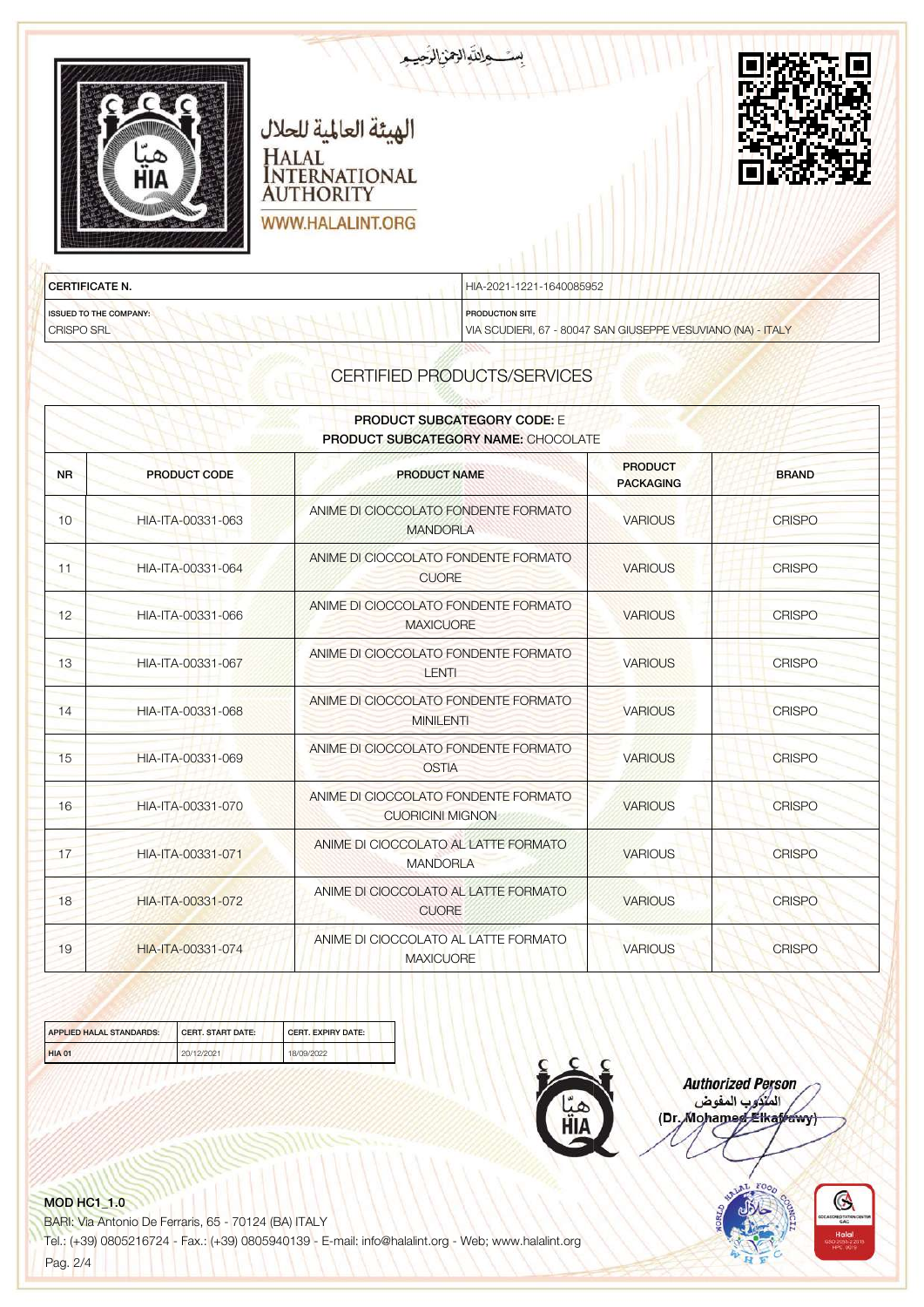| пін                           | الهيئة العالمية للحلال<br>HALAL<br>NTERNATIONAL<br><b>AUTHORITY</b><br><b>WWW.HALALINT.ORG</b> | ستحالقالهنالرجيم         |  |
|-------------------------------|------------------------------------------------------------------------------------------------|--------------------------|--|
| <b>CERTIFICATE N.</b>         |                                                                                                | HIA-2021-1221-1640085952 |  |
| <b>ISSUED TO THE COMPANY:</b> | The chair treatment treatment in the                                                           | <b>PRODUCTION SITE</b>   |  |

VIA SCUDIERI, 67 - 80047 SAN GIUSEPPE VESUVIANO (NA) - ITALY

CERTIFIED PRODUCTS/SERVICES

| <b>PRODUCT SUBCATEGORY CODE: E</b><br><b>PRODUCT SUBCATEGORY NAME: CHOCOLATE</b> |                     |                                                                 |                                    |               |
|----------------------------------------------------------------------------------|---------------------|-----------------------------------------------------------------|------------------------------------|---------------|
| <b>NR</b>                                                                        | <b>PRODUCT CODE</b> | <b>PRODUCT NAME</b>                                             | <b>PRODUCT</b><br><b>PACKAGING</b> | <b>BRAND</b>  |
| 20 <sup>°</sup>                                                                  | HIA-ITA-00331-075   | ANIME DI CIOCCOLATO AL LATTE FORMATO<br><b>LENTI</b>            | <b>VARIOUS</b>                     | <b>CRISPO</b> |
| 21                                                                               | HIA-ITA-00331-076   | ANIME DI CIOCCOLATO AL LATTE FORMATO<br><b>MINILENTI</b>        | <b>VARIOUS</b>                     | <b>CRISPO</b> |
| 22                                                                               | HIA-ITA-00331-077   | ANIME DI CIOCCOLATO AL LATTE FORMATO<br><b>OSTIA</b>            | <b>VARIOUS</b>                     | <b>CRISPO</b> |
| 23                                                                               | HIA-ITA-00331-078   | ANIME DI CIOCCOLATO AL LATTE FORMATO<br><b>CUORICINI MIGNON</b> | <b>VARIOUS</b>                     | <b>CRISPO</b> |
| 24                                                                               | HIA-ITA-00331-079   | ANIME DI CIOCCOLATO BIANCO FORMATO<br><b>MANDORLA</b>           | <b>VARIOUS</b>                     | <b>CRISPO</b> |
| 25                                                                               | HIA-ITA-00331-080   | ANIME DI CIOCCOLATO BIANCO FORMATO<br><b>CUORE</b>              | <b>VARIOUS</b>                     | <b>CRISPO</b> |
| 26                                                                               | HIA-ITA-00331-082   | ANIME DI CIOCCOLATO BIANCO FORMATO<br><b>MAXICUORE</b>          | <b>VARIOUS</b>                     | <b>CRISPO</b> |
| 27                                                                               | HIA-ITA-00331-083   | ANIME DI CIOCCOLATO BIANCO FORMATO<br><b>LENTI</b>              | <b>VARIOUS</b>                     | <b>CRISPO</b> |
| 28                                                                               | HIA-ITA-00331-084   | ANIME DI CIOCCOLATO BIANCO FORMATO<br><b>MINILENTI</b>          | <b>VARIOUS</b>                     | <b>CRISPO</b> |
| 29                                                                               | HIA-ITA-00331-085   | ANIME DI CIOCCOLATO BIANCO FORMATO<br><b>OSTIA</b>              | <b>VARIOUS</b>                     | <b>CRISPO</b> |

| APPLIED HALAL STANDARDS: | <b>CERT, START DATE:</b> | <b>CERT, EXPIRY DATE:</b> |
|--------------------------|--------------------------|---------------------------|
| <b>HIA 01</b>            | 20/12/2021               | 18/09/2022                |



**Authorized Person** namonica<br>المنزوب المفوض<br>(Dr. Mohamed Elkafrawy)

# MOD HC1\_1.0

CRISPO SRL

BARI: Via Antonio De Ferraris, 65 - 70124 (BA) ITALY

Tel.: (+39) 0805216724 - Fax.: (+39) 0805940139 - E-mail: info@halalint.org - Web; www.halalint.org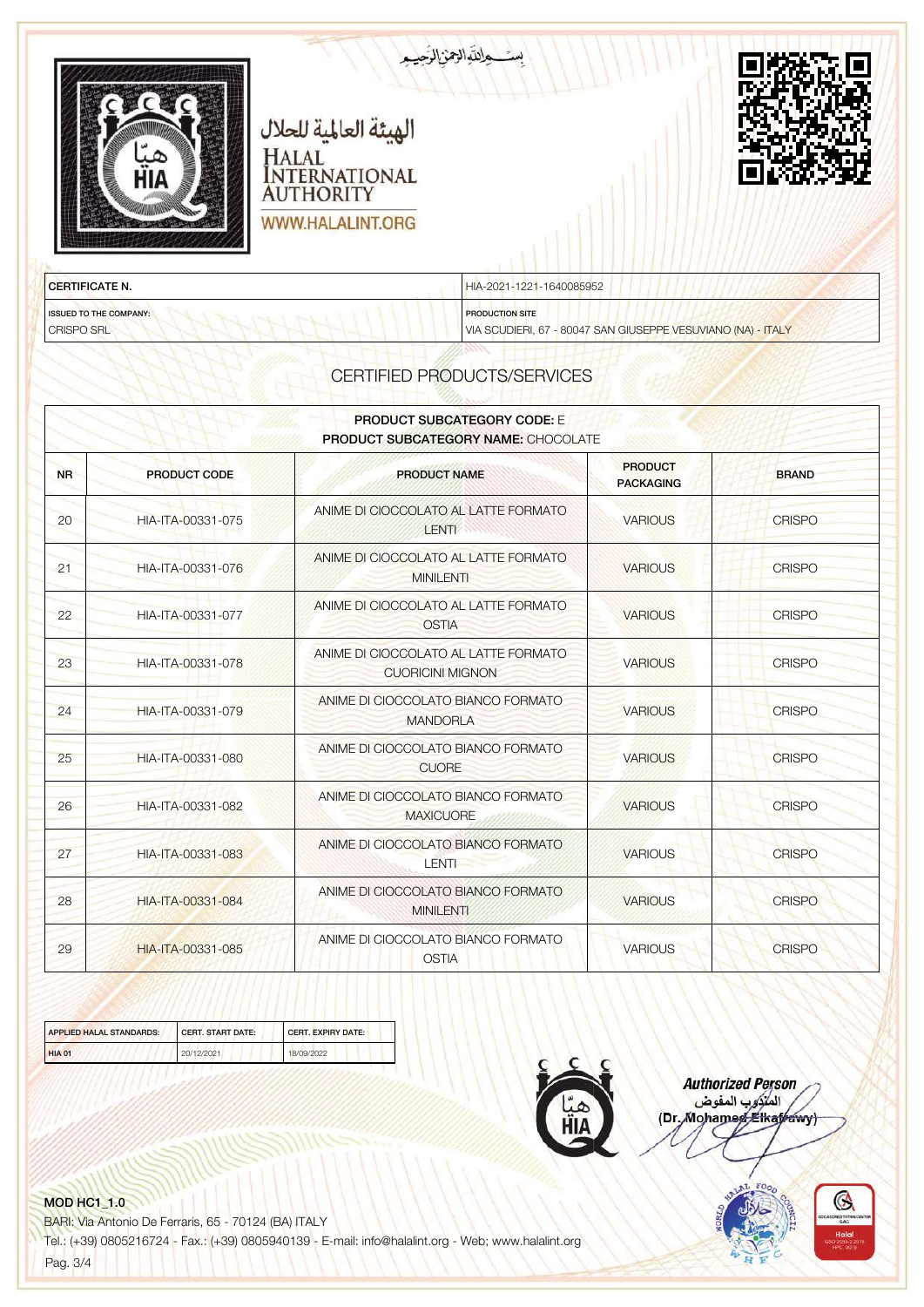|                                             | بتوالزمن الرصم<br>الهيئة العالمية للحلال<br>HALAL<br>INTERNATIONAL<br>AUTHORITY<br>WWW.HALALINT.ORG |                                                              |               |
|---------------------------------------------|-----------------------------------------------------------------------------------------------------|--------------------------------------------------------------|---------------|
| <b>CERTIFICATE N.</b>                       | HIA-2021-1221-1640085952                                                                            |                                                              |               |
| <b>ISSUED TO THE COMPANY:</b><br>CRISPO SRL | <b>PRODUCTION SITE</b>                                                                              | VIA SCUDIERI, 67 - 80047 SAN GIUSEPPE VESUVIANO (NA) - ITALY |               |
|                                             | CERTIFIED PRODUCTS/SERVICES                                                                         |                                                              |               |
|                                             | <b>PRODUCT SUBCATEGORY CODE: E</b>                                                                  |                                                              |               |
|                                             | PRODUCT SUBCATEGORY NAME: CHOCOLATE                                                                 |                                                              |               |
| <b>PRODUCT CODE</b><br><b>NR</b>            | <b>PRODUCT NAME</b>                                                                                 | <b>PRODUCT</b><br><b>PACKAGING</b>                           | <b>BRAND</b>  |
| 30<br>HIA-ITA-00331-086                     | ANIME DI CIOCCOLATO BIANCO FORMATO<br><b>CUORICINI MIGNON</b>                                       | <b>VARIOUS</b>                                               | <b>CRISPO</b> |
|                                             |                                                                                                     |                                                              |               |

| APPLIED HALAL STANDARDS: | <b>CERT, START DATE:</b> | <b>CERT, EXPIRY DATE:</b> |
|--------------------------|--------------------------|---------------------------|
| <b>HIA 01</b>            | 20/12/2021               | 18/09/2022                |



Authorized Person<br>الملكوب المفوض<br>(Dr. Mohamed Elkayawy)



## MOD HC1\_1.0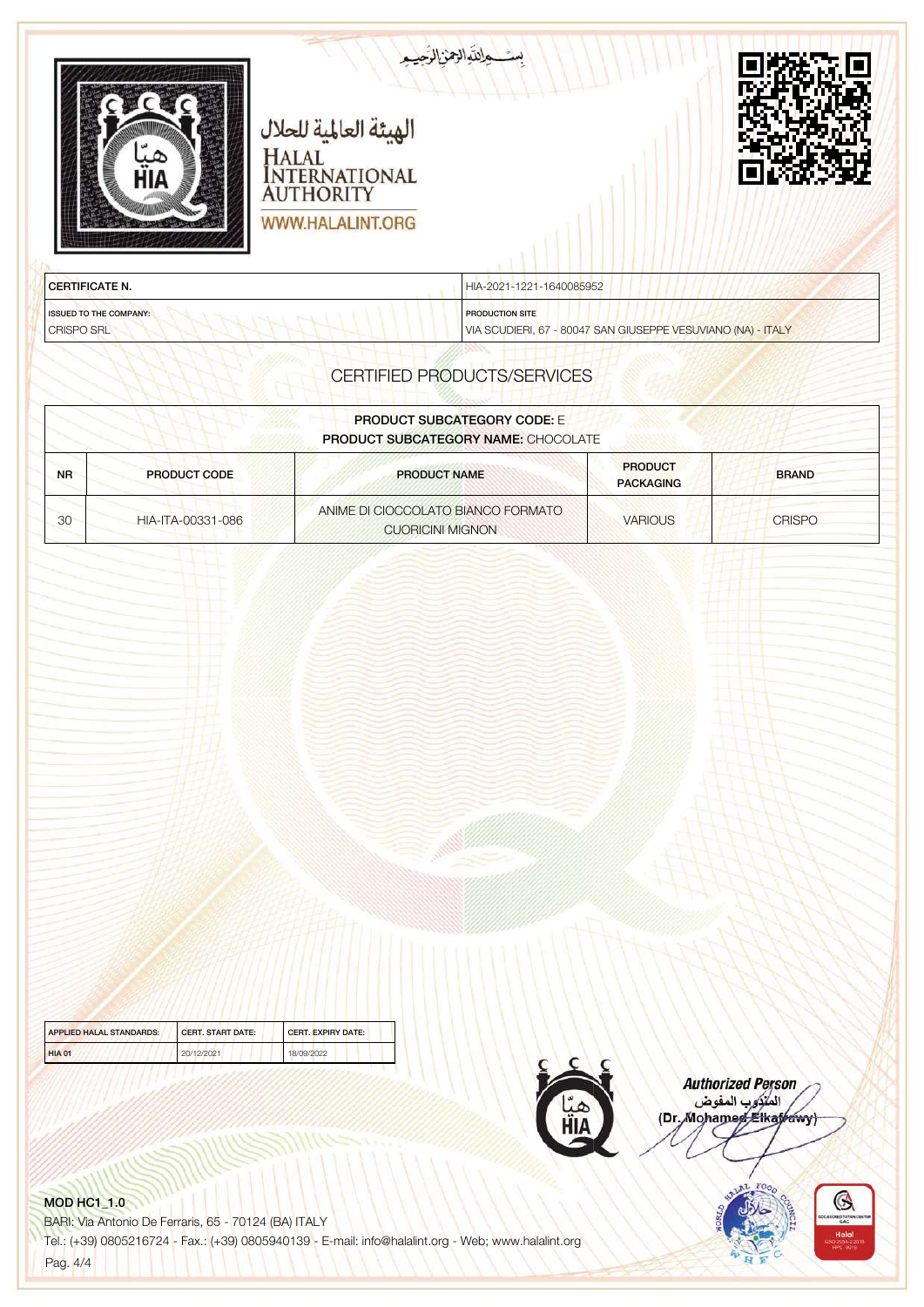





# HALAL CERTIFICATE

| <b>ISSUED TO THE COMPANY:</b>   | <b>CRISPO SRL</b>                                                                 |            |
|---------------------------------|-----------------------------------------------------------------------------------|------------|
| <b>PRODUCTION SITE</b>          | VIA SCUDIERI, 67 - 80047 SAN GIUSEPPE VESUVIANO (NA) - ITALY                      |            |
| PRODUCT CATEGORY NAME           | TRANSFORMATION 3 (PRODUCTS WITH LONG STORAGE LIFE AT ROOM<br><b>TEMPERATURE</b> ) |            |
| <b>PRODUCT CATEGORY CODE</b>    | F                                                                                 |            |
| <b>CERTIFICATE N.</b>           | HIA-2021-1221-1640085929                                                          |            |
| <b>APPLIED HALAL STANDARDS:</b> | <b>CERT. START DATE:</b><br><b>CERT. EXPIRY DATE:</b>                             |            |
| <b>HIA 01</b>                   | 20/12/2021                                                                        | 18/09/2022 |

THE HALAL CERTIFIED PRODUCTS/SERVICES BEAR ASSIGNED HIA LOGO ON IT.

THIS HALAL CERTIFICATE IS VALID ONLY IF ATTACHED TO THE LIST OF CERTIFIED PRODUCTS/SERVICES AND ACCOMPANIED BY A BATCH AND/OR SHIPMENT CERTIFICATE. THE VALIDITY OF THIS CERTIFICATE AND THE CERTIFIED PRODUCTS/SERVICES MAY BE REVISED.

LAST UPDATED CERTIFICATE AND LIST OF CERTIFIED PRODUCTS/SERVICES ARE AVAILABLE ON THE FOLLOWING TRACEABILITY LINK:

https://b2b.halalq.net/qrcode/check?qrcode=0d0befcfde0a83097de2147ec3b78508&\_module=certificate



**Authorized Person** المتركوب المفوض (Dr. Mohamed Elkatrawy)

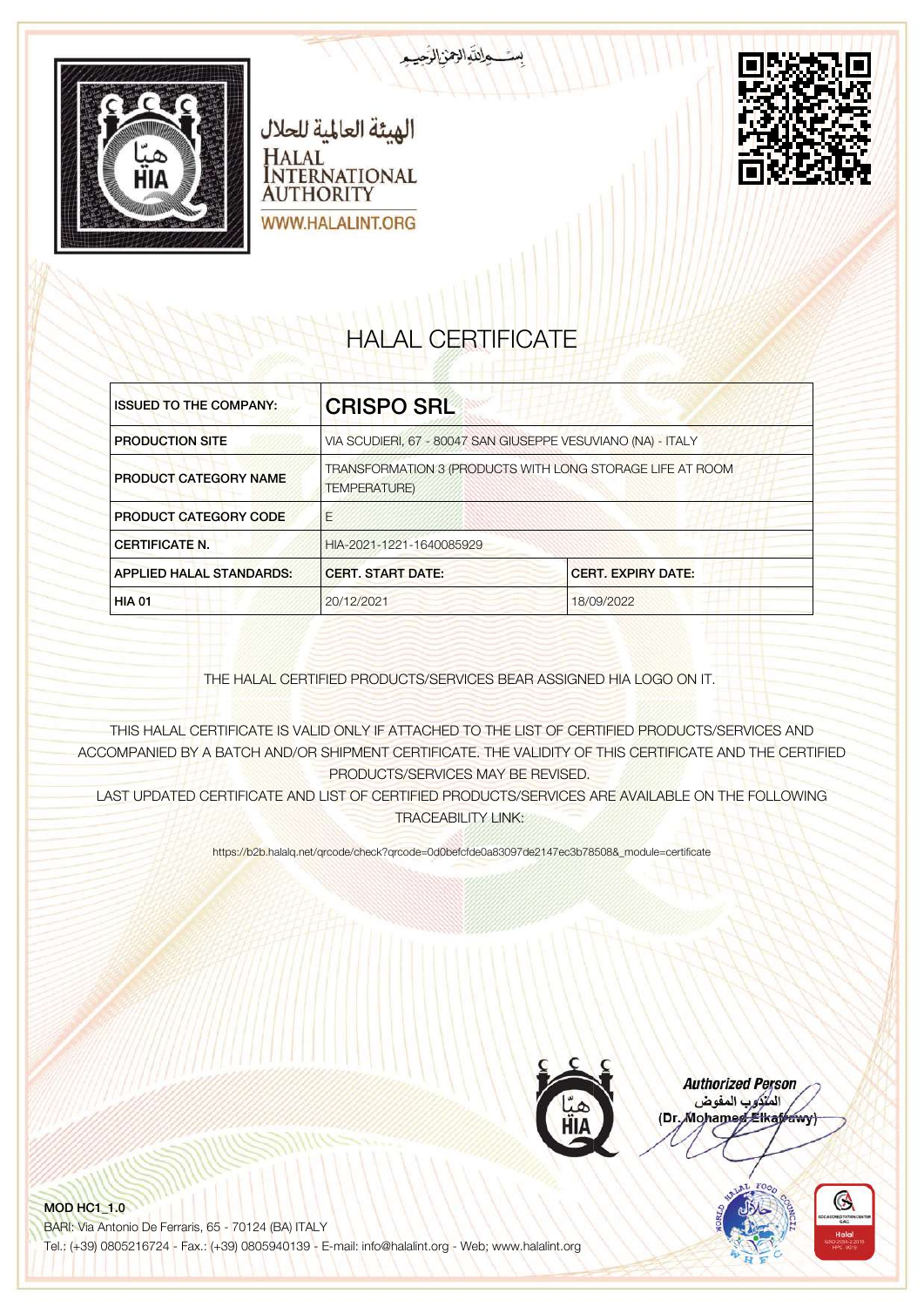| пін                           | الهيئة العالمية للحلال<br>HALAL<br><b>NTERNATIONAL</b><br><b>AUTHORITY</b><br>WWW.HALALINT.ORG | تحواللوالعن الرهيم       |  |
|-------------------------------|------------------------------------------------------------------------------------------------|--------------------------|--|
| <b>CERTIFICATE N.</b>         |                                                                                                | HIA-2021-1221-1640085929 |  |
| <b>ISSUED TO THE COMPANY:</b> | All Philadelphia and the company of the company of                                             | <b>PRODUCTION SITE</b>   |  |

VIA SCUDIERI, 67 - 80047 SAN GIUSEPPE VESUVIANO (NA) - ITALY

| <b>PRODUCT SUBCATEGORY CODE: E</b><br><b>PRODUCT SUBCATEGORY NAME: CONFETTI</b> |                     |                                                                          |                                    |               |
|---------------------------------------------------------------------------------|---------------------|--------------------------------------------------------------------------|------------------------------------|---------------|
| <b>NR</b>                                                                       | <b>PRODUCT CODE</b> | <b>PRODUCT NAME</b>                                                      | <b>PRODUCT</b><br><b>PACKAGING</b> | <b>BRAND</b>  |
|                                                                                 | HIA-ITA-00331-001   | PRALINE (LATTE - NOCCIOLA - CAFFE' - LIMONE<br>- COCCO - RICOTTA E PERA) | <b>VARIOUS</b>                     | <b>CRISPO</b> |
| $\overline{2}$                                                                  | HIA-ITA-00331-002   | PRALINESSE (LATTE - NOCCIOLA - CAFFE')                                   | <b>VARIOUS</b>                     | <b>CRISPO</b> |
| 3                                                                               | HIA-ITA-00331-056   | CIOCO FANTASY (CIOCCOLATO LATTE E<br><b>FONDENTE)</b>                    | <b>VARIOUS</b>                     | <b>CRISPO</b> |
| $\overline{4}$                                                                  | HIA-ITA-00331-057   | GIANDUIOTTI (CIOCCOLATO LATTE E FONDENTE)                                | <b>VARIOUS</b>                     | <b>CRISPO</b> |
| 5                                                                               | HIA-ITA-00331-058   | OVETTI CREMA ALLA NOCCIOLA                                               | <b>VARIOUS</b>                     | <b>CRISPO</b> |
| 6                                                                               | HIA-ITA-00331-059   | <b>OVETTI CREMA AL LATTE</b>                                             | <b>VARIOUS</b>                     | <b>CRISPO</b> |
| $\overline{7}$                                                                  | HIA-ITA-00331-060   | <b>OVETTI CREMA CACAO</b>                                                | <b>VARIOUS</b>                     | <b>CRISPO</b> |
| 8                                                                               | HIA-ITA-00331-061   | OVETTI CREMA ALLA NOCCIOLA E CEREALI                                     | <b>VARIOUS</b>                     | <b>CRISPO</b> |
| 9                                                                               | HIA-ITA-00331-062   | <b>OVETTI CREMA AL LATTE E CEREALI</b>                                   | <b>VARIOUS</b>                     | <b>CRISPO</b> |

| <b>APPLIED HALAL STANDARDS:</b> | <b>CERT, START DATE:</b><br><b>CERT, EXPIRY DATE:</b> |            |
|---------------------------------|-------------------------------------------------------|------------|
| <b>HIA 01</b>                   | 20/12/2021                                            | 18/09/2022 |



**Authorized Person** المتوجد المقوض<br>المتوجد المقوض<br>(Dr. Mohamed Elkafrawy)



#### MOD HC1\_1.0

CRISPO SRL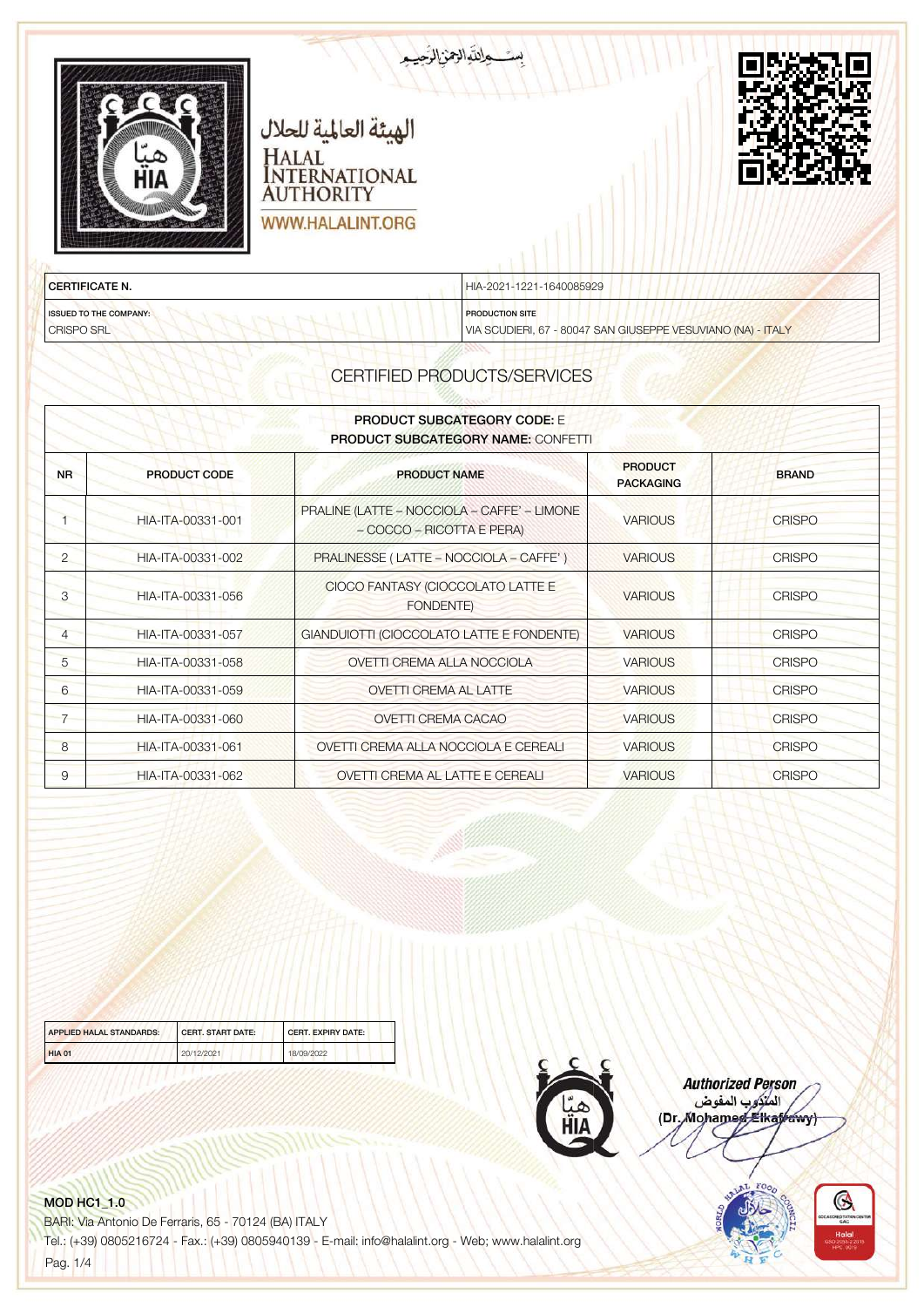| пін                           | الهيئة العالمية للحلال<br>HALAL<br><b>NTERNATIONAL</b><br><b>AUTHORITY</b><br>WWW.HALALINT.ORG | حالقالاتنالزهيم          |  |
|-------------------------------|------------------------------------------------------------------------------------------------|--------------------------|--|
| <b>CERTIFICATE N.</b>         |                                                                                                | HIA-2021-1221-1640085929 |  |
| <b>ISSUED TO THE COMPANY:</b> | The change to the first control of the                                                         | <b>PRODUCTION SITE</b>   |  |

VIA SCUDIERI, 67 - 80047 SAN GIUSEPPE VESUVIANO (NA) - ITALY

CERTIFIED PRODUCTS/SERVICES

| <b>PRODUCT SUBCATEGORY CODE: E</b><br>PRODUCT SUBCATEGORY NAME: CHOCOLATE |                     |                                                                                                              |                                    |               |
|---------------------------------------------------------------------------|---------------------|--------------------------------------------------------------------------------------------------------------|------------------------------------|---------------|
| <b>NR</b>                                                                 | <b>PRODUCT CODE</b> | <b>PRODUCT NAME</b>                                                                                          | <b>PRODUCT</b><br><b>PACKAGING</b> | <b>BRAND</b>  |
| 10                                                                        | HIA-ITA-00331-063   | ANIME DI CIOCCOLATO FONDENTE FORMATO<br><b>MANDORLA</b>                                                      | <b>VARIOUS</b>                     | <b>CRISPO</b> |
| 11                                                                        | HIA-ITA-00331-064   | ANIME DI CIOCCOLATO FONDENTE FORMATO<br><b>CUORE</b><br>ANIME DI CIOCCOLATO FONDENTE FORMATO<br><b>CUORE</b> | <b>VARIOUS</b>                     | <b>CRISPO</b> |
| 12                                                                        | HIA-ITA-00331-066   | ANIME DI CIOCCOLATO FONDENTE FORMATO<br><b>MAXICUORE</b>                                                     | <b>VARIOUS</b>                     | <b>CRISPO</b> |
| 13                                                                        | HIA-ITA-00331-067   | ANIME DI CIOCCOLATO FONDENTE FORMATO<br><b>LENTI</b>                                                         | <b>VARIOUS</b>                     | <b>CRISPO</b> |
| 14                                                                        | HIA-ITA-00331-068   | ANIME DI CIOCCOLATO FONDENTE FORMATO<br><b>MINILENTI</b>                                                     | <b>VARIOUS</b>                     | <b>CRISPO</b> |
| 15                                                                        | HIA-ITA-00331-069   | ANIME DI CIOCCOLATO FONDENTE FORMATO<br><b>OSTIA</b>                                                         | <b>VARIOUS</b>                     | <b>CRISPO</b> |
| 16                                                                        | HIA-ITA-00331-070   | ANIME DI CIOCCOLATO FONDENTE FORMATO<br><b>CUORICINI MIGNON</b>                                              | <b>VARIOUS</b>                     | <b>CRISPO</b> |
| 17                                                                        | HIA-ITA-00331-071   | ANIME DI CIOCCOLATO AL LATTE FORMATO<br><b>MANDORLA</b>                                                      | <b>VARIOUS</b>                     | <b>CRISPO</b> |
| 18                                                                        | HIA-ITA-00331-072   | ANIME DI CIOCCOLATO AL LATTE FORMATO<br><b>CUORE</b>                                                         | <b>VARIOUS</b>                     | <b>CRISPO</b> |

| APPLIED HALAL STANDARDS: | <b>CERT, START DATE:</b> | <b>CERT, EXPIRY DATE:</b> |  |
|--------------------------|--------------------------|---------------------------|--|
| <b>HIA 01</b>            | 20/12/2021               | 18/09/2022                |  |



**Authorized Person** المتكوب المفوض (Dr. Mohamed Elkatrawy)



#### MOD HC1\_1.0

CRISPO SRL

BARI: Via Antonio De Ferraris, 65 - 70124 (BA) ITALY

Tel.: (+39) 0805216724 - Fax.: (+39) 0805940139 - E-mail: info@halalint.org - Web; www.halalint.org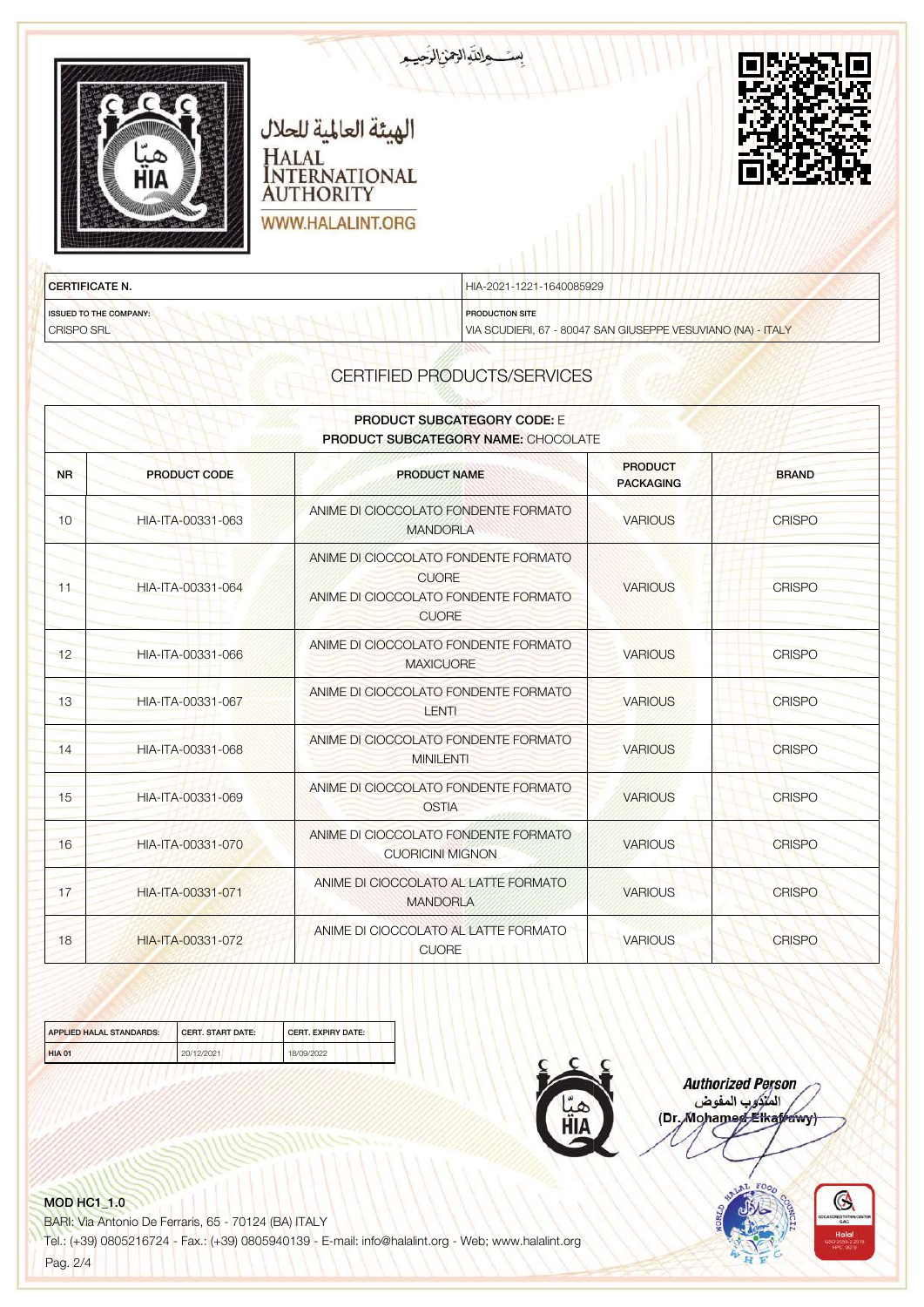| пін                           | الهيئة العالمية للحلال<br>HALAL<br><b>NTERNATIONAL</b><br><b>AUTHORITY</b><br><b>WWW.HALALINT.ORG</b> | تسمالتهالزمن الرحيم      |  |
|-------------------------------|-------------------------------------------------------------------------------------------------------|--------------------------|--|
| <b>CERTIFICATE N.</b>         |                                                                                                       | HIA-2021-1221-1640085929 |  |
| <b>ISSUED TO THE COMPANY:</b> | The chair territory and the high-                                                                     | <b>PRODUCTION SITE</b>   |  |

VIA SCUDIERI, 67 - 80047 SAN GIUSEPPE VESUVIANO (NA) - ITALY

| <b>PRODUCT SUBCATEGORY CODE: E</b><br><b>PRODUCT SUBCATEGORY NAME: CHOCOLATE</b> |                     |                                                                 |                                    |               |
|----------------------------------------------------------------------------------|---------------------|-----------------------------------------------------------------|------------------------------------|---------------|
| <b>NR</b>                                                                        | <b>PRODUCT CODE</b> | <b>PRODUCT NAME</b>                                             | <b>PRODUCT</b><br><b>PACKAGING</b> | <b>BRAND</b>  |
| 19                                                                               | HIA-ITA-00331-074   | ANIME DI CIOCCOLATO AL LATTE FORMATO<br><b>MAXICUORE</b>        | <b>VARIOUS</b>                     | <b>CRISPO</b> |
| 20                                                                               | HIA-ITA-00331-075   | ANIME DI CIOCCOLATO AL LATTE FORMATO<br>LENTI                   | <b>VARIOUS</b>                     | <b>CRISPO</b> |
| 21                                                                               | HIA-ITA-00331-076   | ANIME DI CIOCCOLATO AL LATTE FORMATO<br><b>MINILENTI</b>        | <b>VARIOUS</b>                     | <b>CRISPO</b> |
| 22                                                                               | HIA-ITA-00331-077   | ANIME DI CIOCCOLATO AL LATTE FORMATO<br><b>OSTIA</b>            | <b>VARIOUS</b>                     | <b>CRISPO</b> |
| 23                                                                               | HIA-ITA-00331-078   | ANIME DI CIOCCOLATO AL LATTE FORMATO<br><b>CUORICINI MIGNON</b> | <b>VARIOUS</b>                     | <b>CRISPO</b> |
| 24                                                                               | HIA-ITA-00331-079   | ANIME DI CIOCCOLATO BIANCO FORMATO<br><b>MANDORLA</b>           | <b>VARIOUS</b>                     | <b>CRISPO</b> |
| 25                                                                               | HIA-ITA-00331-080   | ANIME DI CIOCCOLATO BIANCO FORMATO<br><b>CUORE</b>              | <b>VARIOUS</b>                     | <b>CRISPO</b> |
| 26                                                                               | HIA-ITA-00331-082   | ANIME DI CIOCCOLATO BIANCO FORMATO<br><b>MAXICUORE</b>          | <b>VARIOUS</b>                     | <b>CRISPO</b> |
| 27                                                                               | HIA-ITA-00331-083   | ANIME DI CIOCCOLATO BIANCO FORMATO<br><b>LENTI</b>              | <b>VARIOUS</b>                     | <b>CRISPO</b> |
| 28                                                                               | HIA-ITA-00331-084   | ANIME DI CIOCCOLATO BIANCO FORMATO<br><b>MINILENTI</b>          | <b>VARIOUS</b>                     | <b>CRISPO</b> |

| APPLIED HALAL STANDARDS: | <b>CERT, START DATE:</b> | <b>CERT, EXPIRY DATE:</b> |
|--------------------------|--------------------------|---------------------------|
| <b>HIA 01</b>            | 20/12/2021               | 18/09/2022                |



**Authorized Person** namonica<br>المنزوب المفوض<br>(Dr. Mohamed Elkafrawy)

### MOD HC1\_1.0

CRISPO SRL

BARI: Via Antonio De Ferraris, 65 - 70124 (BA) ITALY

Tel.: (+39) 0805216724 - Fax.: (+39) 0805940139 - E-mail: info@halalint.org - Web; www.halalint.org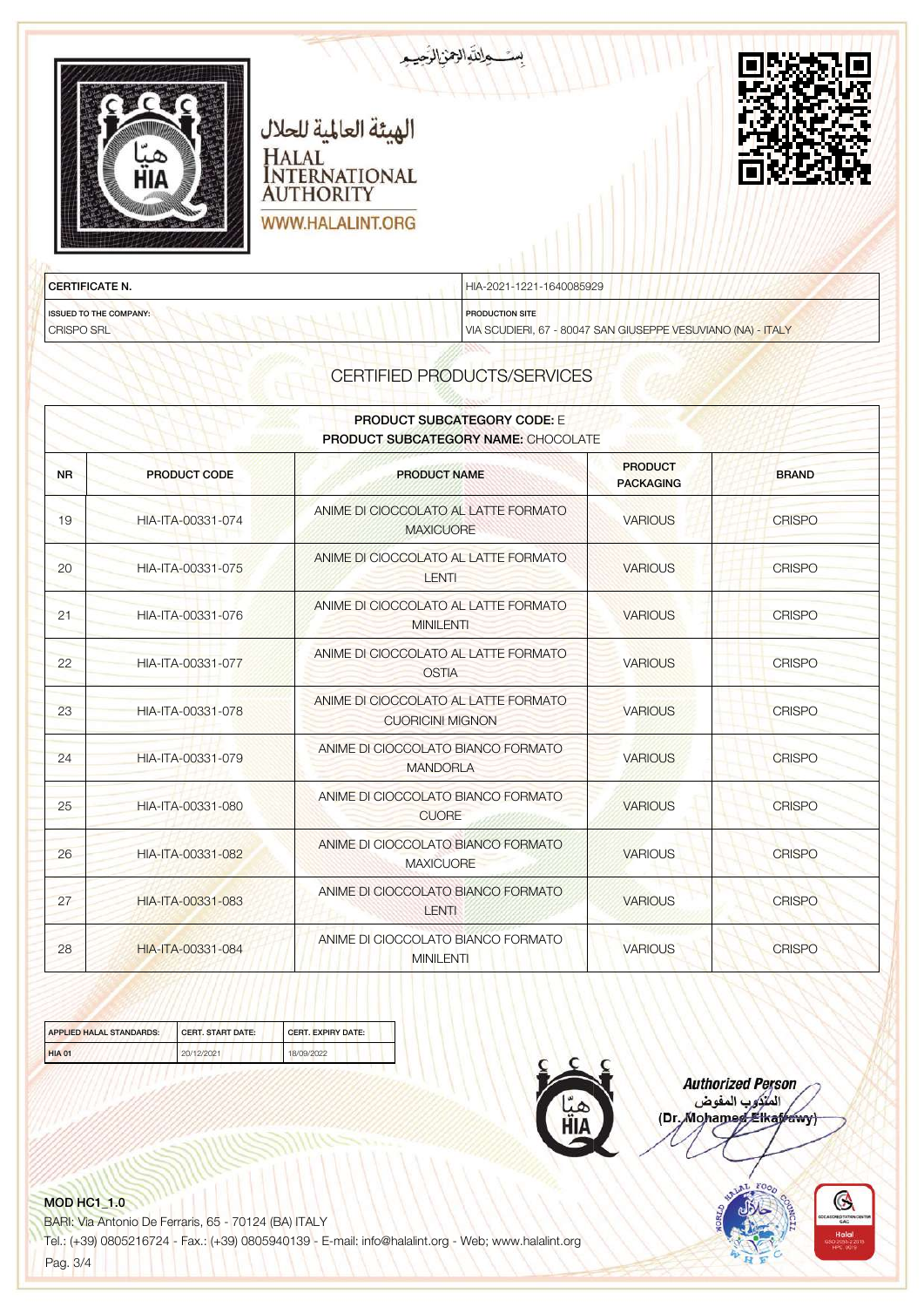| пін                   | متعاللهالعنالزمي<br>الهيئة العالمية للحلال<br>HALAL<br>INTERNATIONAL<br><b>AUTHORITY</b><br><b>WWW.HALALINT.ORG</b> |  |
|-----------------------|---------------------------------------------------------------------------------------------------------------------|--|
| <b>CERTIFICATE N.</b> | HIA-2021-1221-1640085929                                                                                            |  |

ISSUED TO THE COMPANY: CRISPO SRL

PRODUCTION SITE

VIA SCUDIERI, 67 - 80047 SAN GIUSEPPE VESUVIANO (NA) - ITALY

# CERTIFIED PRODUCTS/SERVICES

| <b>PRODUCT SUBCATEGORY CODE:</b> E<br><b>PRODUCT SUBCATEGORY NAME: CHOCOLATE</b> |                     |                                                               |                                    |               |
|----------------------------------------------------------------------------------|---------------------|---------------------------------------------------------------|------------------------------------|---------------|
| <b>NR</b>                                                                        | <b>PRODUCT CODE</b> | <b>PRODUCT NAME</b>                                           | <b>PRODUCT</b><br><b>PACKAGING</b> | <b>BRAND</b>  |
| 29                                                                               | HIA-ITA-00331-085   | ANIME DI CIOCCOLATO BIANCO FORMATOOSTIA                       | <b>VARIOUS</b>                     | <b>CRISPO</b> |
| 30                                                                               | HIA-ITA-00331-086   | ANIME DI CIOCCOLATO BIANCO FORMATO<br><b>CUORICINI MIGNON</b> | <b>VARIOUS</b>                     | <b>CRISPO</b> |

| APPLIED HALAL STANDARDS: | <b>CERT, START DATE:</b> | <b>CERT, EXPIRY DATE:</b> |
|--------------------------|--------------------------|---------------------------|
| <b>HIA 01</b>            | 20/12/2021               | 18/09/2022                |



**Authorized Person** المتوجد المقوض<br>المتوجد المقوض<br>(Dr. Mohamed Elkafrawy)



### MOD HC1\_1.0

BARI: Via Antonio De Ferraris, 65 - 70124 (BA) ITALY Tel.: (+39) 0805216724 - Fax.: (+39) 0805940139 - E-mail: info@halalint.org - Web; www.halalint.org

Pag. 4/4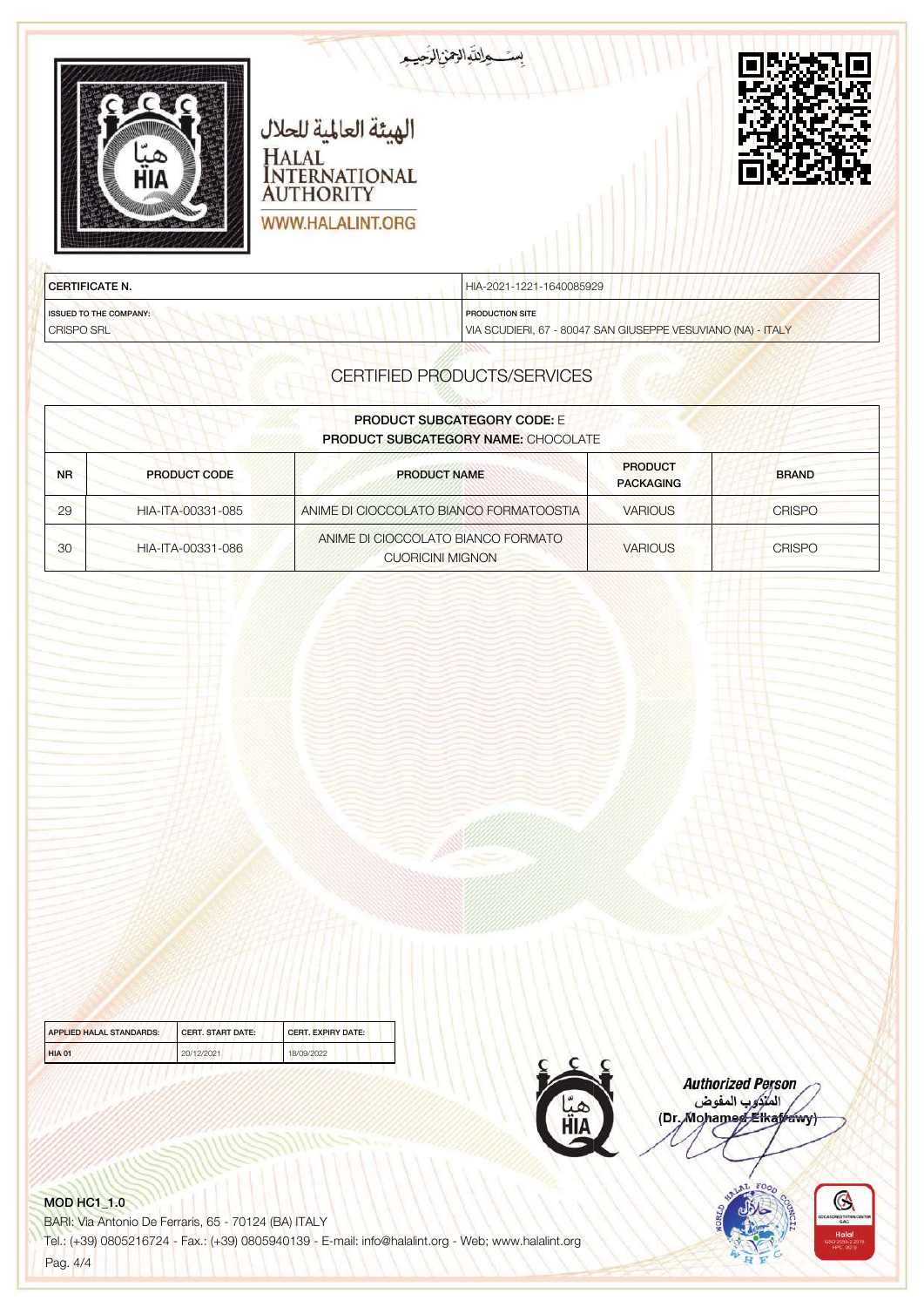



# HALAL CERTIFICATE

بالتوالزهن الرجي

| <b>ISSUED TO THE COMPANY:</b>   | <b>CRISPO SRL</b>                                                                |                                                               |
|---------------------------------|----------------------------------------------------------------------------------|---------------------------------------------------------------|
| <b>PRODUCTION SITE</b>          |                                                                                  | VIA PIANILLO, 138 - 80047 SAN GIUSEPPE VESUVIANO (NA) - ITALY |
| <b>PRODUCT CATEGORY NAME</b>    | TRANSFORMATION 3 (PRODUCTS WITH LONG STORAGE LIFE AT ROOM<br><b>TEMPERATURE)</b> |                                                               |
| <b>PRODUCT CATEGORY CODE</b>    | F                                                                                |                                                               |
| <b>CERTIFICATE N.</b>           | HIA-2021-1221-1640085972                                                         |                                                               |
| <b>APPLIED HALAL STANDARDS:</b> | <b>CERT. START DATE:</b><br><b>CERT. EXPIRY DATE:</b>                            |                                                               |
| <b>HIA 01</b>                   | 20/12/2021                                                                       | 18/09/2022                                                    |

THE HALAL CERTIFIED PRODUCTS/SERVICES BEAR ASSIGNED HIA LOGO ON IT.

THIS HALAL CERTIFICATE IS VALID ONLY IF ATTACHED TO THE LIST OF CERTIFIED PRODUCTS/SERVICES AND ACCOMPANIED BY A BATCH AND/OR SHIPMENT CERTIFICATE. THE VALIDITY OF THIS CERTIFICATE AND THE CERTIFIED PRODUCTS/SERVICES MAY BE REVISED.

LAST UPDATED CERTIFICATE AND LIST OF CERTIFIED PRODUCTS/SERVICES ARE AVAILABLE ON THE FOLLOWING TRACEABILITY LINK:

https://b2b.halalq.net/qrcode/check?qrcode=c1c7ca52b98bb45ad490c3f6faad6d84&\_module=certificate



**Authorized Person** المتركوب المفوض (Dr. Mohamed Elkatrawy)

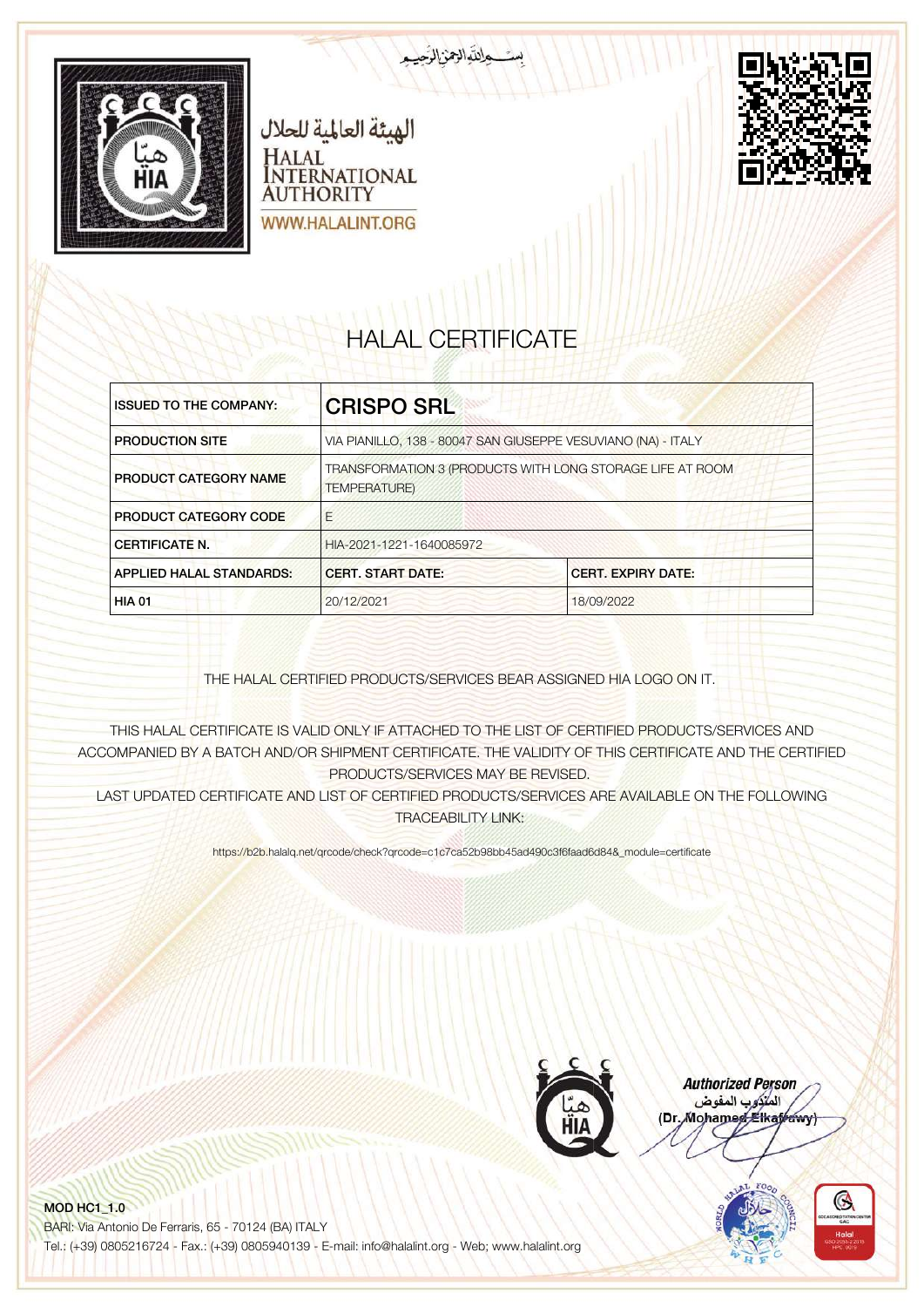| الهيئة العالمية للحلال<br>HALAL<br>INTERNATIONAL<br>пін<br><b>AUTHORITY</b><br>WWW.HALALINT.ORG | بست والتوالامن الزّعيب   |  |
|-------------------------------------------------------------------------------------------------|--------------------------|--|
| <b>CERTIFICATE N.</b>                                                                           | HIA-2021-1221-1640085972 |  |
| <b>ISSUED TO THE COMPANY:</b><br><b>Book and a find</b>                                         | <b>PRODUCTION SITE</b>   |  |

VIA PIANILLO, 138 - 80047 SAN GIUSEPPE VESUVIANO (NA) - ITALY

| <b>PRODUCT SUBCATEGORY CODE:</b> E<br><b>PRODUCT SUBCATEGORY NAME: CONFETTI</b> |                     |                                           |                                    |               |
|---------------------------------------------------------------------------------|---------------------|-------------------------------------------|------------------------------------|---------------|
| <b>NR</b>                                                                       | <b>PRODUCT CODE</b> | <b>PRODUCT NAME</b>                       | <b>PRODUCT</b><br><b>PACKAGING</b> | <b>BRAND</b>  |
| $\blacksquare$                                                                  | HIA-ITA-00331-003   | SNOB (RICOTTA E PERA)                     | <b>VARIOUS</b>                     | <b>CRISPO</b> |
| $\overline{2}$                                                                  | HIA-ITA-00331-004   | CIOCO PASSION (RICOTTA E PERA)            | <b>VARIOUS</b>                     | <b>CRISPO</b> |
| 3                                                                               | HIA-ITA-00331-005   | <b>SFERICI ARGENTO</b>                    | <b>VARIOUS</b>                     | <b>CRISPO</b> |
| $\overline{4}$                                                                  | HIA-ITA-00331-006   | <b>SFERICI ORO</b>                        | <b>VARIOUS</b>                     | <b>CRISPO</b> |
| 5                                                                               | HIA-ITA-00331-007   | <b>SFERICI ASSORTITI</b>                  | <b>VARIOUS</b>                     | <b>CRISPO</b> |
| 6                                                                               | HIA-ITA-00331-008   | <b>MIMOSE</b>                             | <b>VARIOUS</b>                     | <b>CRISPO</b> |
| $\overline{7}$                                                                  | HIA-ITA-00331-009   | CONFETTI A MANDORLA                       | <b>VARIOUS</b>                     | <b>CRISPO</b> |
| 8                                                                               | HIA-ITA-00331-014   | CIOCO PASSION (CLASSICO) BIANCO           | <b>VARIOUS</b>                     | <b>CRISPO</b> |
| $\overline{9}$                                                                  | HIA-ITA-00331-015   | CIOCO PASSION (TRIS CIOCCOLATO)           | <b>VARIOUS</b>                     | <b>CRISPO</b> |
| 10                                                                              | HIA-ITA-00331-017   | CIOCO PASSION (BACI DI GIULIETTA)         | <b>VARIOUS</b>                     | <b>CRISPO</b> |
| 11                                                                              | HIA-ITA-00331-018   | CIOCO PASSION (BANANA)                    | <b>VARIOUS</b>                     | <b>CRISPO</b> |
| 12                                                                              | HIA-ITA-00331-019   | CIOCO PASSION (BANANA BREAD)              | <b>VARIOUS</b>                     | <b>CRISPO</b> |
| 13                                                                              | HIA-ITA-00331-020   | CIOCO PASSION (COCCO)                     | <b>VARIOUS</b>                     | <b>CRISPO</b> |
| 14                                                                              | HIA-ITA-00331-021   | CIOCO PASSION (CARAMELLO E PERA)          | <b>VARIOUS</b>                     | <b>CRISPO</b> |
| 15                                                                              | HIA-ITA-00331-022   | CIOCO PASSION (CREM CARAMEL)              | <b>VARIOUS</b>                     | <b>CRISPO</b> |
| 16                                                                              | HIA-ITA-00331-023   | CIOCO PASSION (FRAGOLA)                   | <b>VARIOUS</b>                     | <b>CRISPO</b> |
| 17                                                                              | HIA-ITA-00331-024   | CIOCO PASSION (MERINGA E FRUTTI DI BOSCO) | <b>VARIOUS</b>                     | <b>CRISPO</b> |

| <b>APPLIED HALAL STANDARDS:</b> | <b>CERT, START DATE:</b> | <b>CERT, EXPIRY DATE:</b> |
|---------------------------------|--------------------------|---------------------------|
| <b>HIA 01</b>                   | 20/12/2021               | 18/09/2022                |



**Authorized Person** المتوجد المقوض<br>المتوجد المقوض<br>(Dr. Mohamed Elkafrawy)



### MOD HC1\_1.0

CRISPO SRL

BARI: Via Antonio De Ferraris, 65 - 70124 (BA) ITALY

Tel.: (+39) 0805216724 - Fax.: (+39) 0805940139 - E-mail: info@halalint.org - Web; www.halalint.org

Pag. 1/3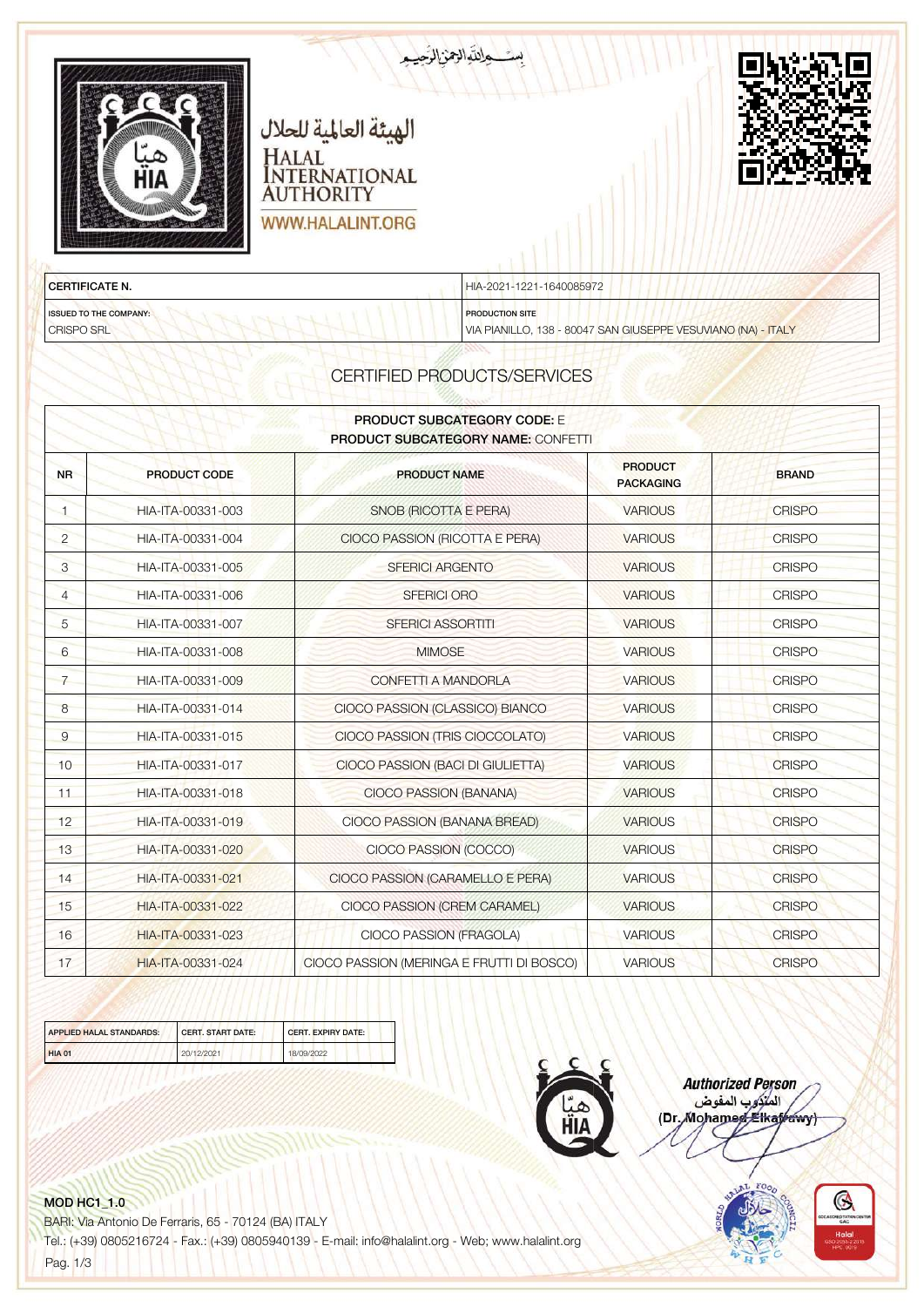

| <b>PRODUCT SUBCATEGORY CODE: E</b><br><b>PRODUCT SUBCATEGORY NAME: CONFETTI</b> |                     |                                               |                                    |               |
|---------------------------------------------------------------------------------|---------------------|-----------------------------------------------|------------------------------------|---------------|
| <b>NR</b>                                                                       | <b>PRODUCT CODE</b> | <b>PRODUCT NAME</b>                           | <b>PRODUCT</b><br><b>PACKAGING</b> | <b>BRAND</b>  |
| 18                                                                              | HIA-ITA-00331-025   | CIOCO PASSION (PANNA COTTA)                   | <b>VARIOUS</b>                     | <b>CRISPO</b> |
| 19                                                                              | HIA-ITA-00331-026   | CIOCO PASSION (RICOTTA E ALBICOCCA)           | <b>VARIOUS</b>                     | <b>CRISPO</b> |
| 20                                                                              | HIA-ITA-00331-027   | CIOCO PASSION (RICOTTA, PERA E<br>CIOCCOLATO) | <b>VARIOUS</b>                     | <b>CRISPO</b> |
| 21                                                                              | HIA-ITA-00331-028   | CIOCO PASSION (RICOTTA E NOCI)                | <b>VARIOUS</b>                     | <b>CRISPO</b> |
| 22                                                                              | HIA-ITA-00331-029   | CIOCO PASSION (TIRAMISU')                     | <b>VARIOUS</b>                     | <b>CRISPO</b> |
| 23                                                                              | HIA-ITA-00331-030   | CIOCO PASSION (TORTA CAPRESE)                 | <b>VARIOUS</b>                     | <b>CRISPO</b> |
| 24                                                                              | HIA-ITA-00331-031   | SNOB (CIOCCOLATO AL LATTE)                    | <b>VARIOUS</b>                     | <b>CRISPO</b> |
| 25                                                                              | HIA-ITA-00331-032   | SNOB (CIOCCOLATO BIANCO)                      | <b>VARIOUS</b>                     | <b>CRISPO</b> |
| 26                                                                              | HIA-ITA-00331-033   | SNOB (CIOCCOLATO FONDENTE)                    | <b>VARIOUS</b>                     | <b>CRISPO</b> |
| 27                                                                              | HIA-ITA-00331-034   | SNOB (BERGAMOTTO)                             | <b>VARIOUS</b>                     | <b>CRISPO</b> |
| 28                                                                              | HIA-ITA-00331-035   | SNOB (CANNELLA)                               | <b>VARIOUS</b>                     | <b>CRISPO</b> |
| 29                                                                              | HIA-ITA-00331-036   | SNOB (ALBICOCCA E CIOCCOLATO)                 | <b>VARIOUS</b>                     | <b>CRISPO</b> |
| 30                                                                              | HIA-ITA-00331-037   | <b>SNOB (ANANAS)</b>                          | <b>VARIOUS</b>                     | <b>CRISPO</b> |
| 31                                                                              | HIA-ITA-00331-038   | SNOB (ARANCIO)                                | <b>VARIOUS</b>                     | <b>CRISPO</b> |
| 32                                                                              | HIA-ITA-00331-039   | SNOB (BANANA)                                 | <b>VARIOUS</b>                     | <b>CRISPO</b> |
| 33                                                                              | HIA-ITA-00331-040   | SNOB (COCCO) BIANCO                           | <b>VARIOUS</b>                     | <b>CRISPO</b> |
| 34                                                                              | HIA-ITA-00331-041   | SNOB (COCCO E LAMPONE)                        | <b>VARIOUS</b>                     | <b>CRISPO</b> |





**Authorized Person** المتوكرب المفوض (Dr. Mohamed Elkatrawy)



#### **MOD HC1\_1.0**

BARI: Via Antonio De Ferraris, 65 - 70124 (BA) ITALY

Tel.: (+39) 0805216724 - Fax.: (+39) 0805940139 - E-mail: info@halalint.org - Web; www.halalint.org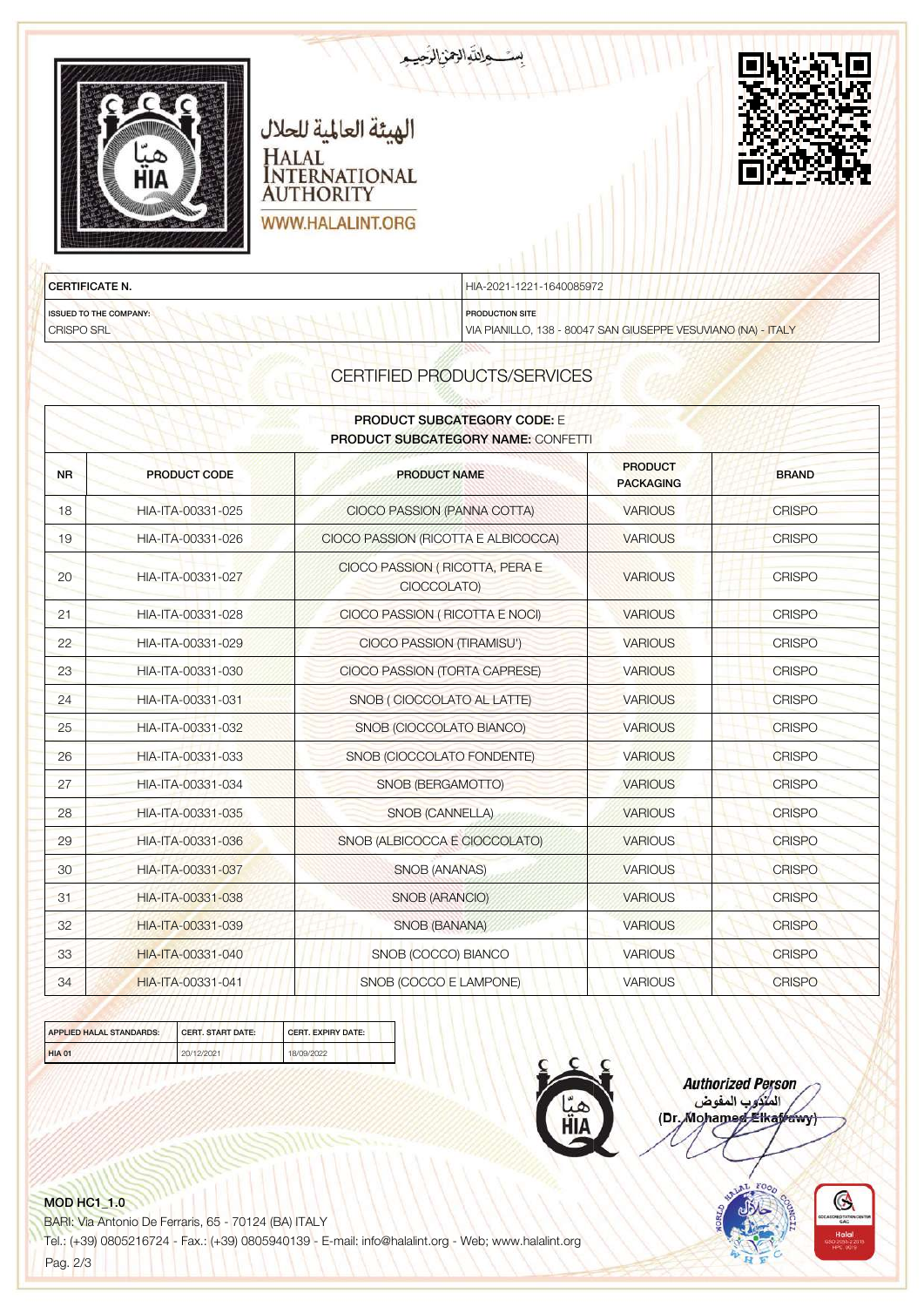| الهيئة العالمية للحلال<br>HALAL<br><b>NTERNATIONAL</b><br>пін<br><b>AUTHORITY</b><br>WWW.HALALINT.ORG | ستعاللهالهن الرهيم       |
|-------------------------------------------------------------------------------------------------------|--------------------------|
| <b>CERTIFICATE N.</b>                                                                                 | HIA-2021-1221-1640085972 |
| <b>ISSUED TO THE COMPANY:</b>                                                                         | <b>PRODUCTION SITE</b>   |

CRISPO SRL

PRODUCTION SITE

VIA PIANILLO, 138 - 80047 SAN GIUSEPPE VESUVIANO (NA) - ITALY

# CERTIFIED PRODUCTS/SERVICES

| <b>PRODUCT SUBCATEGORY CODE: F</b><br><b>PRODUCT SUBCATEGORY NAME: CONFETTI</b> |                     |                                |                                    |               |
|---------------------------------------------------------------------------------|---------------------|--------------------------------|------------------------------------|---------------|
| <b>NR</b>                                                                       | <b>PRODUCT CODE</b> | <b>PRODUCT NAME</b>            | <b>PRODUCT</b><br><b>PACKAGING</b> | <b>BRAND</b>  |
| 35                                                                              | HIA-ITA-00331-042   | SNOB (FRAGOLA) BIANCO          | <b>VARIOUS</b>                     | <b>CRISPO</b> |
| 36                                                                              | HIA-ITA-00331-043   | <b>SNOB (LAMPONE)</b>          | <b>VARIOUS</b>                     | <b>CRISPO</b> |
| 37                                                                              | HIA-ITA-00331-044   | <b>SNOB (LIMONE)</b>           | <b>VARIOUS</b>                     | <b>CRISPO</b> |
| 38                                                                              | HIA-ITA-00331-045   | SNOB (MACAROONS VANIGLIA)      | <b>VARIOUS</b>                     | <b>CRISPO</b> |
| 39                                                                              | HIA-ITA-00331-046   | <b>SNOB (MELA VERDE)</b>       | <b>VARIOUS</b>                     | <b>CRISPO</b> |
| 40                                                                              | HIA-ITA-00331-047   | SNOB (MELA ANNURCA E VANIGLIA) | <b>VARIOUS</b>                     | <b>CRISPO</b> |
| 41                                                                              | HIA-ITA-00331-048   | SNOB (MELOGRANO)               | <b>VARIOUS</b>                     | <b>CRISPO</b> |
| 42                                                                              | HIA-ITA-00331-049   | SNOB (PERA E ZENZERO)          | <b>VARIOUS</b>                     | <b>CRISPO</b> |
| 43                                                                              | HIA-ITA-00331-050   | SNOB (PESCA E LIMONE)          | <b>VARIOUS</b>                     | <b>CRISPO</b> |
| 44                                                                              | HIA-ITA-00331-051   | SNOB (RICOTTA E NOCI)          | <b>VARIOUS</b>                     | <b>CRISPO</b> |
| 45                                                                              | HIA-ITA-00331-052   | <b>SNOB (TIRAMISU')</b>        | <b>VARIOUS</b>                     | <b>CRISPO</b> |
| 46                                                                              | HIA-ITA-00331-053   | SNOB (TORTA CAPRESE)           | <b>VARIOUS</b>                     | <b>CRISPO</b> |
| 47                                                                              | HIA-ITA-00331-054   | <b>SNOB (TORRONCINO)</b>       | <b>VARIOUS</b>                     | <b>CRISPO</b> |
| 48                                                                              | HIA-ITA-00331-055   | <b>SNOB (MIRTILLO)</b>         | <b>VARIOUS</b>                     | <b>CRISPO</b> |

| APPLIED HALAL STANDARDS: | <b>CERT, START DATE:</b> | <b>CERT, EXPIRY DATE:</b> |  |
|--------------------------|--------------------------|---------------------------|--|
| <b>HIA 01</b>            | 20/12/2021               | 18/09/2022                |  |



**Authorized Person** namonica<br>المنزوب المفوض<br>(Dr. Mohamed Elkafrawy)



#### MOD HC1\_1.0

BARI: Via Antonio De Ferraris, 65 - 70124 (BA) ITALY Tel.: (+39) 0805216724 - Fax.: (+39) 0805940139 - E-mail: info@halalint.org - Web; www.halalint.org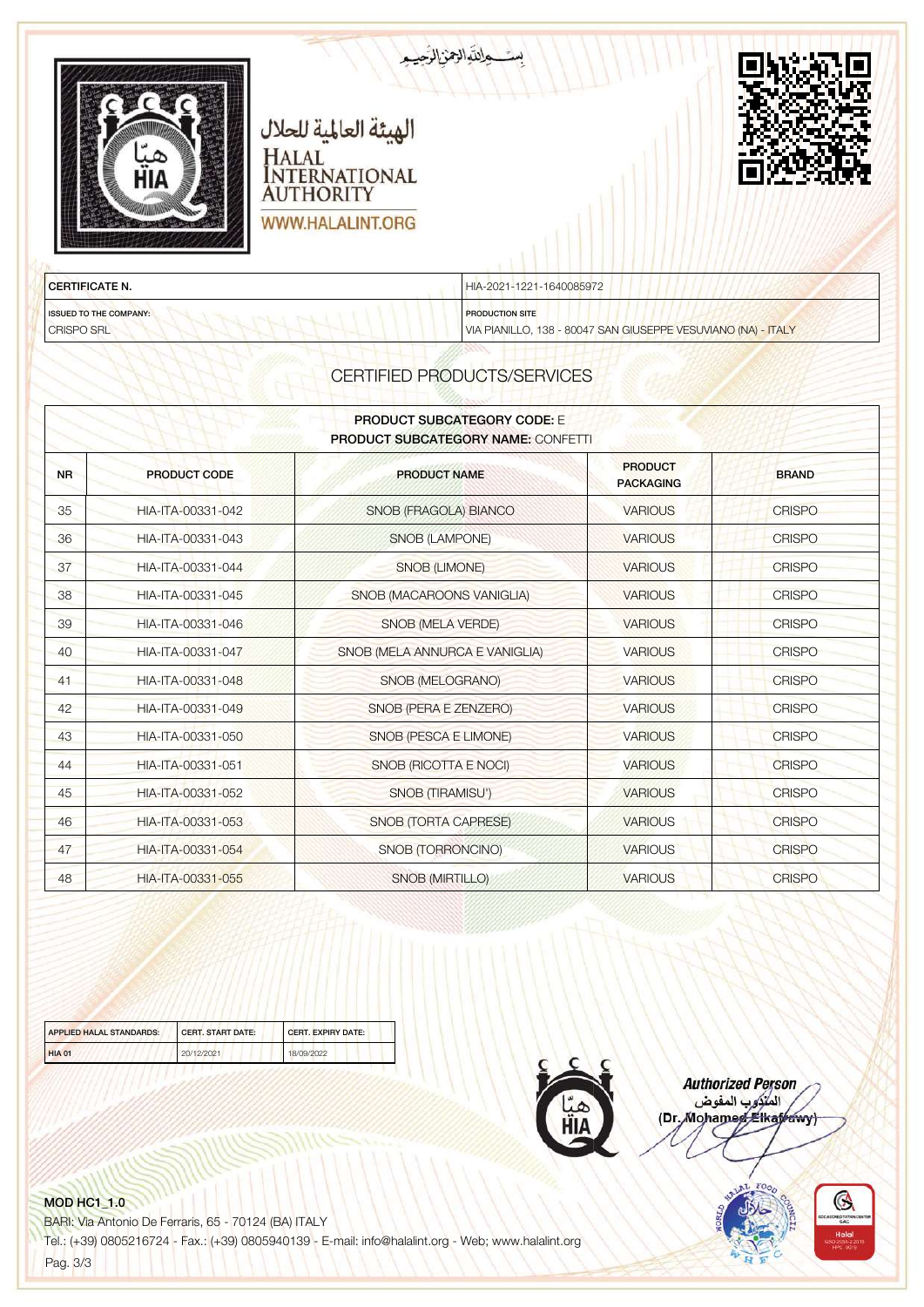



# HALAL CERTIFICATE

التوالينالرج

| <b>ISSUED TO THE COMPANY:</b>   | <b>CRISPO SRL</b>                                                                |                                                               |
|---------------------------------|----------------------------------------------------------------------------------|---------------------------------------------------------------|
| <b>PRODUCTION SITE</b>          |                                                                                  | VIA PIANILLO, 138 - 80047 SAN GIUSEPPE VESUVIANO (NA) - ITALY |
| <b>PRODUCT CATEGORY NAME</b>    | TRANSFORMATION 3 (PRODUCTS WITH LONG STORAGE LIFE AT ROOM<br><b>TEMPERATURE)</b> |                                                               |
| <b>PRODUCT CATEGORY CODE</b>    | F                                                                                |                                                               |
| <b>CERTIFICATE N.</b>           | HIA-2021-1221-1640085995                                                         |                                                               |
| <b>APPLIED HALAL STANDARDS:</b> | <b>CERT. START DATE:</b><br><b>CERT. EXPIRY DATE:</b>                            |                                                               |
| MUIS-HC-S001                    | 20/12/2021                                                                       | 18/09/2022                                                    |

THE HALAL CERTIFIED PRODUCTS/SERVICES BEAR ASSIGNED HIA LOGO ON IT.

THIS HALAL CERTIFICATE IS VALID ONLY IF ATTACHED TO THE LIST OF CERTIFIED PRODUCTS/SERVICES AND ACCOMPANIED BY A BATCH AND/OR SHIPMENT CERTIFICATE. THE VALIDITY OF THIS CERTIFICATE AND THE CERTIFIED PRODUCTS/SERVICES MAY BE REVISED.

LAST UPDATED CERTIFICATE AND LIST OF CERTIFIED PRODUCTS/SERVICES ARE AVAILABLE ON THE FOLLOWING TRACEABILITY LINK:

https://b2b.halalq.net/qrcode/check?qrcode=acd5ee807e6dc0829175fadc5e5544bc&\_module=certificate



**Authorized Person** المتركوب المفوض (Dr. Mohamed Elkatrawy)

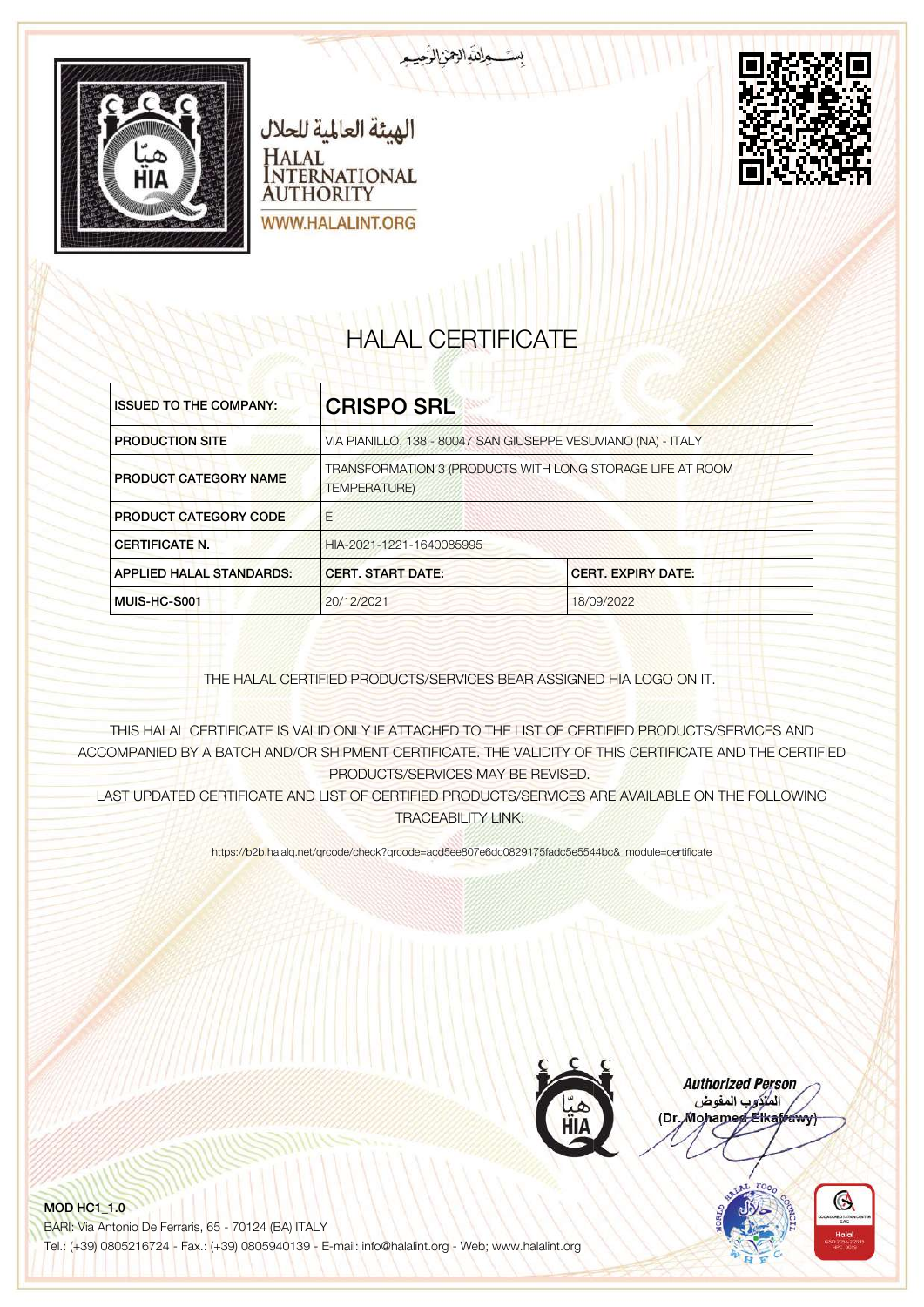| الهيئة العالمية للحلال<br>HALAL<br>INTERNATIONAL<br>пін<br><b>AUTHORITY</b><br>WWW.HALALINT.ORG | بست والتوالامن الزّعيب   |  |
|-------------------------------------------------------------------------------------------------|--------------------------|--|
| <b>CERTIFICATE N.</b>                                                                           | HIA-2021-1221-1640085995 |  |
| <b>ISSUED TO THE COMPANY:</b><br><b>Beach a street and the first officers</b>                   | <b>PRODUCTION SITE</b>   |  |

VIA PIANILLO, 138 - 80047 SAN GIUSEPPE VESUVIANO (NA) - ITALY

| <b>PRODUCT SUBCATEGORY CODE:</b> E<br><b>PRODUCT SUBCATEGORY NAME: CONFETTI</b> |                     |                                           |                                    |               |
|---------------------------------------------------------------------------------|---------------------|-------------------------------------------|------------------------------------|---------------|
| <b>NR</b>                                                                       | <b>PRODUCT CODE</b> | <b>PRODUCT NAME</b>                       | <b>PRODUCT</b><br><b>PACKAGING</b> | <b>BRAND</b>  |
| $\blacksquare$                                                                  | HIA-ITA-00331-003   | SNOB (RICOTTA E PERA)                     | <b>VARIOUS</b>                     | <b>CRISPO</b> |
| $\overline{2}$                                                                  | HIA-ITA-00331-004   | CIOCO PASSION (RICOTTA E PERA)            | <b>VARIOUS</b>                     | <b>CRISPO</b> |
| 3                                                                               | HIA-ITA-00331-005   | <b>SFERICI ARGENTO</b>                    | <b>VARIOUS</b>                     | <b>CRISPO</b> |
| $\overline{4}$                                                                  | HIA-ITA-00331-006   | <b>SFERICI ORO</b>                        | <b>VARIOUS</b>                     | <b>CRISPO</b> |
| 5                                                                               | HIA-ITA-00331-007   | <b>SFERICI ASSORTITI</b>                  | <b>VARIOUS</b>                     | <b>CRISPO</b> |
| 6                                                                               | HIA-ITA-00331-008   | <b>MIMOSE</b>                             | <b>VARIOUS</b>                     | <b>CRISPO</b> |
| $\overline{7}$                                                                  | HIA-ITA-00331-009   | CONFETTI A MANDORLA                       | <b>VARIOUS</b>                     | <b>CRISPO</b> |
| 8                                                                               | HIA-ITA-00331-014   | CIOCO PASSION (CLASSICO) BIANCO           | <b>VARIOUS</b>                     | <b>CRISPO</b> |
| 9                                                                               | HIA-ITA-00331-015   | CIOCO PASSION (TRIS CIOCCOLATO)           | <b>VARIOUS</b>                     | <b>CRISPO</b> |
| 10                                                                              | HIA-ITA-00331-017   | CIOCO PASSION (BACI DI GIULIETTA)         | <b>VARIOUS</b>                     | <b>CRISPO</b> |
| 11                                                                              | HIA-ITA-00331-018   | CIOCO PASSION (BANANA)                    | <b>VARIOUS</b>                     | <b>CRISPO</b> |
| 12                                                                              | HIA-ITA-00331-019   | CIOCO PASSION (BANANA BREAD)              | <b>VARIOUS</b>                     | <b>CRISPO</b> |
| 13                                                                              | HIA-ITA-00331-020   | CIOCO PASSION (COCCO)                     | <b>VARIOUS</b>                     | <b>CRISPO</b> |
| 14                                                                              | HIA-ITA-00331-021   | CIOCO PASSION (CARAMELLO E PERA)          | <b>VARIOUS</b>                     | <b>CRISPO</b> |
| 15                                                                              | HIA-ITA-00331-022   | CIOCO PASSION (CREM CARAMEL)              | <b>VARIOUS</b>                     | <b>CRISPO</b> |
| 16                                                                              | HIA-ITA-00331-023   | CIOCO PASSION (FRAGOLA)                   | <b>VARIOUS</b>                     | <b>CRISPO</b> |
| 17                                                                              | HIA-ITA-00331-024   | CIOCO PASSION (MERINGA E FRUTTI DI BOSCO) | <b>VARIOUS</b>                     | <b>CRISPO</b> |

| <b>APPLIED HALAL STANDARDS:</b> | <b>CERT, START DATE:</b> | <b>CERT, EXPIRY DATE:</b> |
|---------------------------------|--------------------------|---------------------------|
| MUIS-HC-S001                    | 20/12/2021               | 18/09/2022                |



**Authorized Person** المتوجد المقوض<br>المتوجد المقوض<br>(Dr. Mohamed Elkafrawy)

# MOD HC1\_1.0

CRISPO SRL

BARI: Via Antonio De Ferraris, 65 - 70124 (BA) ITALY Tel.: (+39) 0805216724 - Fax.: (+39) 0805940139 - E-mail: info@halalint.org - Web; www.halalint.org

Pag. 1/3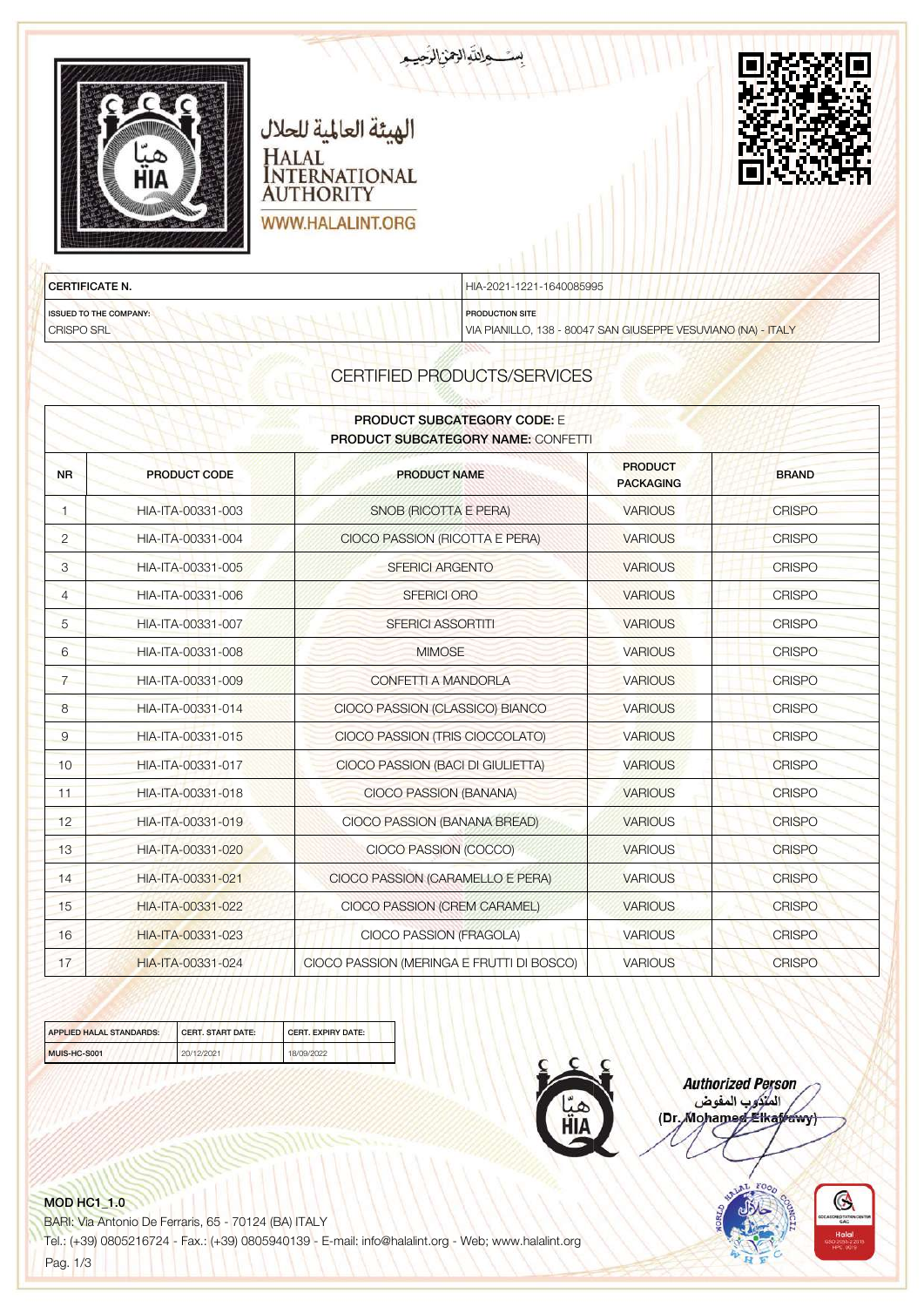

CRISPO SRL

PRODUCTION SITE

VIA PIANILLO, 138 - 80047 SAN GIUSEPPE VESUVIANO (NA) - ITALY

# CERTIFIED PRODUCTS/SERVICES

| <b>PRODUCT SUBCATEGORY CODE: E</b><br>PRODUCT SUBCATEGORY NAME: CONFETTI |                     |                                               |                                    |               |
|--------------------------------------------------------------------------|---------------------|-----------------------------------------------|------------------------------------|---------------|
| <b>NR</b>                                                                | <b>PRODUCT CODE</b> | <b>PRODUCT NAME</b>                           | <b>PRODUCT</b><br><b>PACKAGING</b> | <b>BRAND</b>  |
| 18                                                                       | HIA-ITA-00331-025   | CIOCO PASSION (PANNA COTTA)                   | <b>VARIOUS</b>                     | <b>CRISPO</b> |
| 19                                                                       | HIA-ITA-00331-026   | CIOCO PASSION (RICOTTA E ALBICOCCA)           | <b>VARIOUS</b>                     | <b>CRISPO</b> |
| 20                                                                       | HIA-ITA-00331-027   | CIOCO PASSION (RICOTTA, PERA E<br>CIOCCOLATO) | <b>VARIOUS</b>                     | <b>CRISPO</b> |
| 21                                                                       | HIA-ITA-00331-028   | CIOCO PASSION (RICOTTA E NOCI)                | <b>VARIOUS</b>                     | <b>CRISPO</b> |
| 22                                                                       | HIA-ITA-00331-029   | CIOCO PASSION (TIRAMISU')                     | <b>VARIOUS</b>                     | <b>CRISPO</b> |
| 23                                                                       | HIA-ITA-00331-030   | CIOCO PASSION (TORTA CAPRESE)                 | <b>VARIOUS</b>                     | <b>CRISPO</b> |
| 24                                                                       | HIA-ITA-00331-031   | SNOB (CIOCCOLATO AL LATTE)                    | <b>VARIOUS</b>                     | <b>CRISPO</b> |
| 25                                                                       | HIA-ITA-00331-032   | SNOB (CIOCCOLATO BIANCO)                      | <b>VARIOUS</b>                     | <b>CRISPO</b> |
| 26                                                                       | HIA-ITA-00331-033   | SNOB (CIOCCOLATO FONDENTE)                    | <b>VARIOUS</b>                     | <b>CRISPO</b> |
| 27                                                                       | HIA-ITA-00331-034   | SNOB (BERGAMOTTO)                             | <b>VARIOUS</b>                     | <b>CRISPO</b> |
| 28                                                                       | HIA-ITA-00331-035   | <b>SNOB (CANNELLA)</b>                        | <b>VARIOUS</b>                     | <b>CRISPO</b> |
| 29                                                                       | HIA-ITA-00331-036   | SNOB (ALBICOCCA E CIOCCOLATO)                 | <b>VARIOUS</b>                     | <b>CRISPO</b> |
| 30                                                                       | HIA-ITA-00331-037   | <b>SNOB (ANANAS)</b>                          | <b>VARIOUS</b>                     | <b>CRISPO</b> |
| 31                                                                       | HIA-ITA-00331-038   | SNOB (ARANCIO)                                | <b>VARIOUS</b>                     | <b>CRISPO</b> |
| 32                                                                       | HIA-ITA-00331-039   | SNOB (BANANA)                                 | <b>VARIOUS</b>                     | <b>CRISPO</b> |
| 33                                                                       | HIA-ITA-00331-040   | SNOB (COCCO) BIANCO                           | <b>VARIOUS</b>                     | <b>CRISPO</b> |
| 34                                                                       | HIA-ITA-00331-041   | SNOB (COCCO E LAMPONE)                        | <b>VARIOUS</b>                     | <b>CRISPO</b> |

| <b>APPLIED HALAL STANDARDS:</b> | <b>CERT, START DATE:</b> | <b>CERT, EXPIRY DATE:</b> |
|---------------------------------|--------------------------|---------------------------|
| MUIS-HC-S001                    | 20/12/2021               | 18/09/2022                |



**Authorized Person** المتوكرب المفوض (Dr. Mohamed Elkatrawy)

#### **MOD HC1\_1.0**

BARI: Via Antonio De Ferraris, 65 - 70124 (BA) ITALY

Tel.: (+39) 0805216724 - Fax.: (+39) 0805940139 - E-mail: info@halalint.org - Web; www.halalint.org